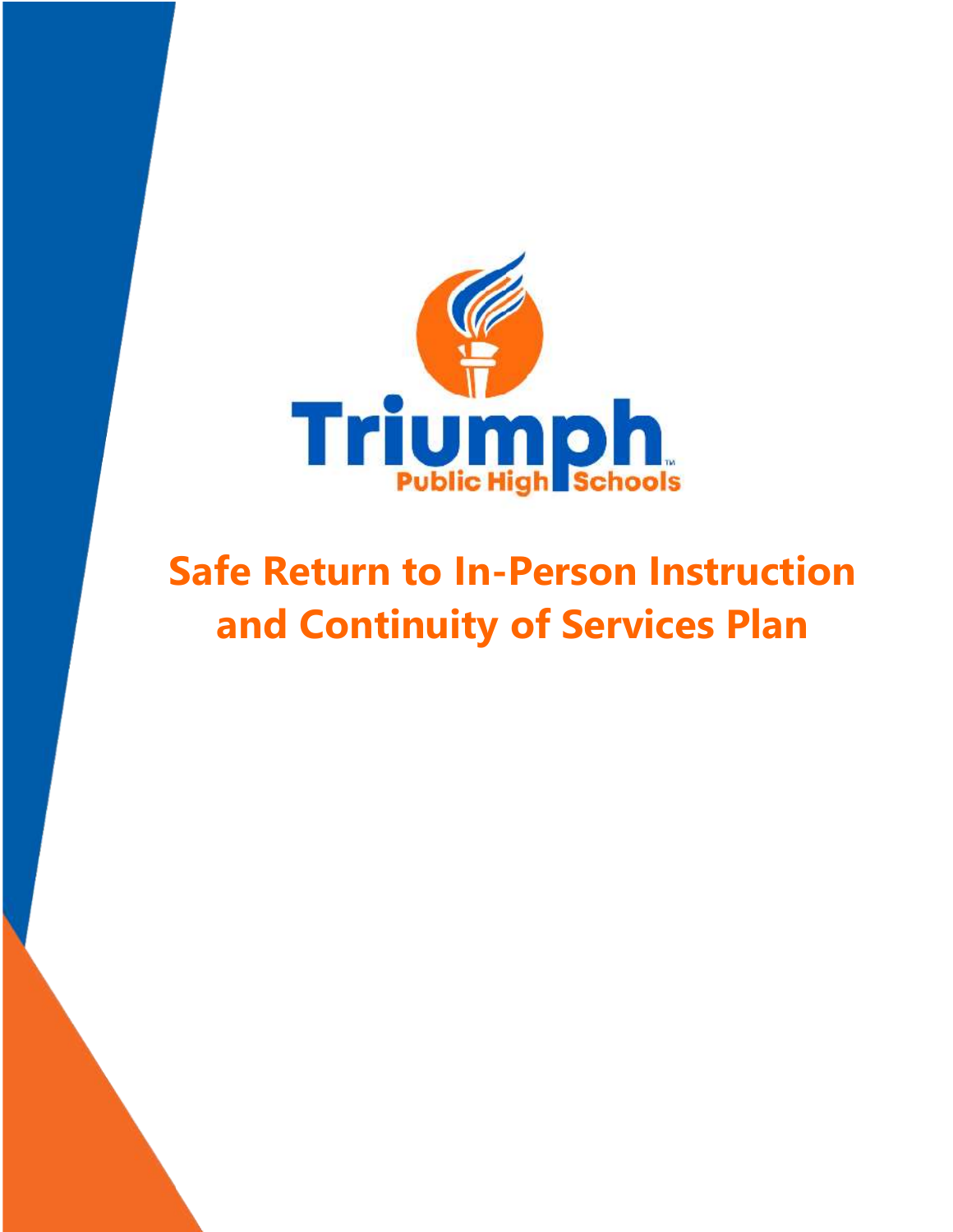# **RECORD OF CHANGES**

## **RECORD OF CHANGES**

The record of changes captures changes, updates, reviews, and revisions made to this plan, as well as verifies that the plan has been reviewed every six months until September 30, 2023.

| <b>CHANGE</b><br><b>NUMBER</b> | <b>DATE OF</b><br><b>CHANGE</b> | <b>NAME</b>        | <b>SUMMARY OF CHANGE</b>                                                                                                                                                                                 |
|--------------------------------|---------------------------------|--------------------|----------------------------------------------------------------------------------------------------------------------------------------------------------------------------------------------------------|
| $\overline{1}$                 | 01/07/2022                      | Frances B. Johnson | <b>Updated COVID-19 Response Team</b><br>with new staff names.<br>Updated plan to align with<br>01/07/2022 CDC and TEA public<br>health guidance, to include COVID-19<br>screener and re-entry criteria. |
| $\overline{2}$                 |                                 |                    |                                                                                                                                                                                                          |
| 3                              |                                 |                    |                                                                                                                                                                                                          |
| 4                              |                                 |                    |                                                                                                                                                                                                          |
| 5                              |                                 |                    |                                                                                                                                                                                                          |
| 6                              |                                 |                    |                                                                                                                                                                                                          |
|                                |                                 |                    |                                                                                                                                                                                                          |
| 8                              |                                 |                    |                                                                                                                                                                                                          |
| 9                              |                                 |                    |                                                                                                                                                                                                          |
| 10                             |                                 |                    |                                                                                                                                                                                                          |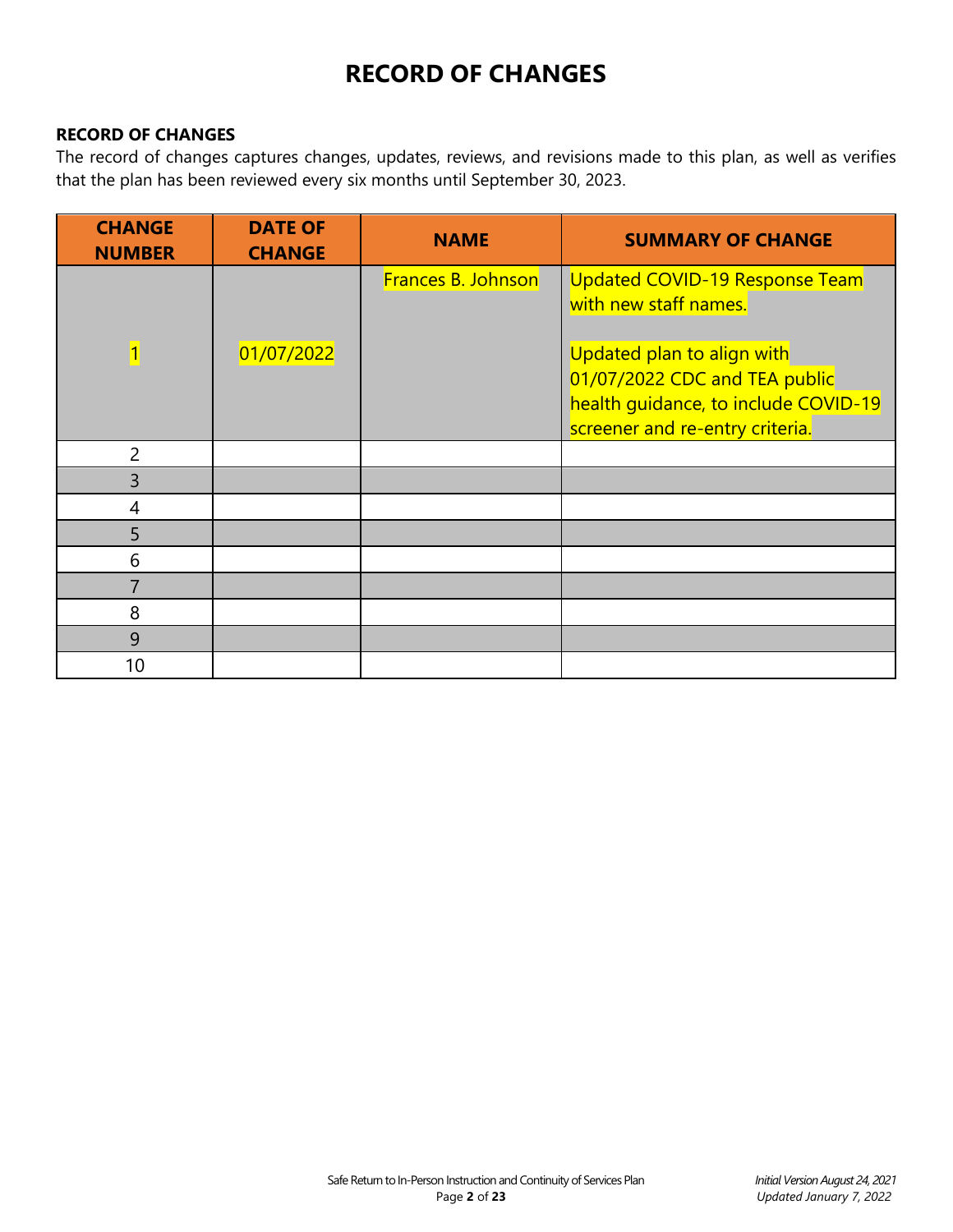# **Triumph Public High Schools Safe Return to In-Person Instruction and Continuity of Services Plan**

*The guidance in this document is authorized by Executive Order GA-38, which has the effect of state law under Section 418.012 of the Texas Government Code. Executive Order GA-38 provides TEA with the legal authority to publish requirements for the operation of public school systems during the COVID-19 pandemic. This document takes effect immediately, replacing all prior guidance. TEA recommends that public school systems consult with their local public health authorities and local legal counsel before making final decisions regarding the implementation of this guidance.*

*This plan will be reviewed and, as appropriate, revised every six months until September 30, 2023, including stakeholder input and public comment. If Triumph Public High Schools revises its plan, the revised plan will address each of the aspects of safety currently recommended by the CDC (Centers for Disease Control) at the time of the revision or, if the CDC has updated its safety recommendations at the time the TPHS is revising its plan, each of the updated safety recommendations.*

*This guidance addresses:*

- *On campus and virtual/remote conferencing instruction*
- *Administrative activities by teachers, staff, or students that occur on school campuses or virtually/remote conferencing*
- *Non-UIL extracurricular sports and activities*
- *Any other activities that teachers, staff, or students must complete that cannot be accomplished virtually/remote conferencing*
- *Visits by parents and the general public*

#### *Public Health Considerations from the CDC*

*Schools and early care and education (ECE) programs are an important part of the infrastructure of communities. They provide safe, supportive learning environments for children and adolescents and employ teachers and other staff. Schools and some ECE programs also provide critical services, including school meal programs and social, physical, behavioral, and mental health services. Schools and ECE programs have other benefits for the community, including enabling parents, guardians, and caregivers to work. In the spring of 2020, kindergarten to grade 12 (K-12) schools and many ECE programs in the United States closed for in-person instruction or care as a strategy to slow the spread of SARS-CoV-2, the virus that causes COVID-19. Reports suggest that the limited in-person instruction during the pandemic may have had a negative effect on learning for children and on the mental and emotional well-being of both parents and children. For schools and ECE programs, the benefits of in-person school and caregiving need to be balanced against the risk of acquiring and spreading SARS-CoV-2 in these settings.*

*Globally, K-12 schools and ECE programs used various, layered COVID-19 prevention strategies with in-person, hybrid, and virtual models of instruction and care during the 2020-2021 academic year. Their experiences have contributed to our knowledge of the nature of SARS-CoV-2 transmission in schools, ECE programs, and their surrounding communities.* 

*While it is not possible to eliminate all risk of furthering the spread of COVID-19, the current science suggests there are many steps schools can take to reduce the risks to students, teachers, staff, and their families significantly. The TPHS- Safe Return to In-Person Instruction and*  Continuity of Services Plan is a quidance document that contains information on four sets of practices that are highly recommended will *minimize the likelihood of viral spread:*

- √ *PROVIDE NOTICE: For parental and public notices*
- √ *PREVENT: Practices to prevent the virus from entering the school*
- √ *RESPOND: Practices to respond to a lab-confirmed case in the school*
- √ *MITIGATE: Practices to reduce likely spread inside the school*

*The prevention and mitigation practices outlined in this document are designed to significantly reduce the likelihood that a coronavirus outbreak occurs on campus. Some practices are required for all school systems, some are required in areas with high levels of community spread, and some are recommendations. Consistently implementing recommendations to the extent feasible is the best way to reduce the potential negative impact of infection on students' educational experiences. Additionally, systems should consider stringently applying recommended practices to adults on campuses, even when it might not be feasible to do so for students, to more fully protect adult teachers and staff who are generally at greater risk from COVID-19 than students.*

*There will almost certainly be situations that necessitate temporary remote conferencing due to positive COVID-19 cases in schools. Parents, educators, and school administrators should be prepared for this in the event that it occurs, while actively working to prevent it through prevention and mitigation practices.*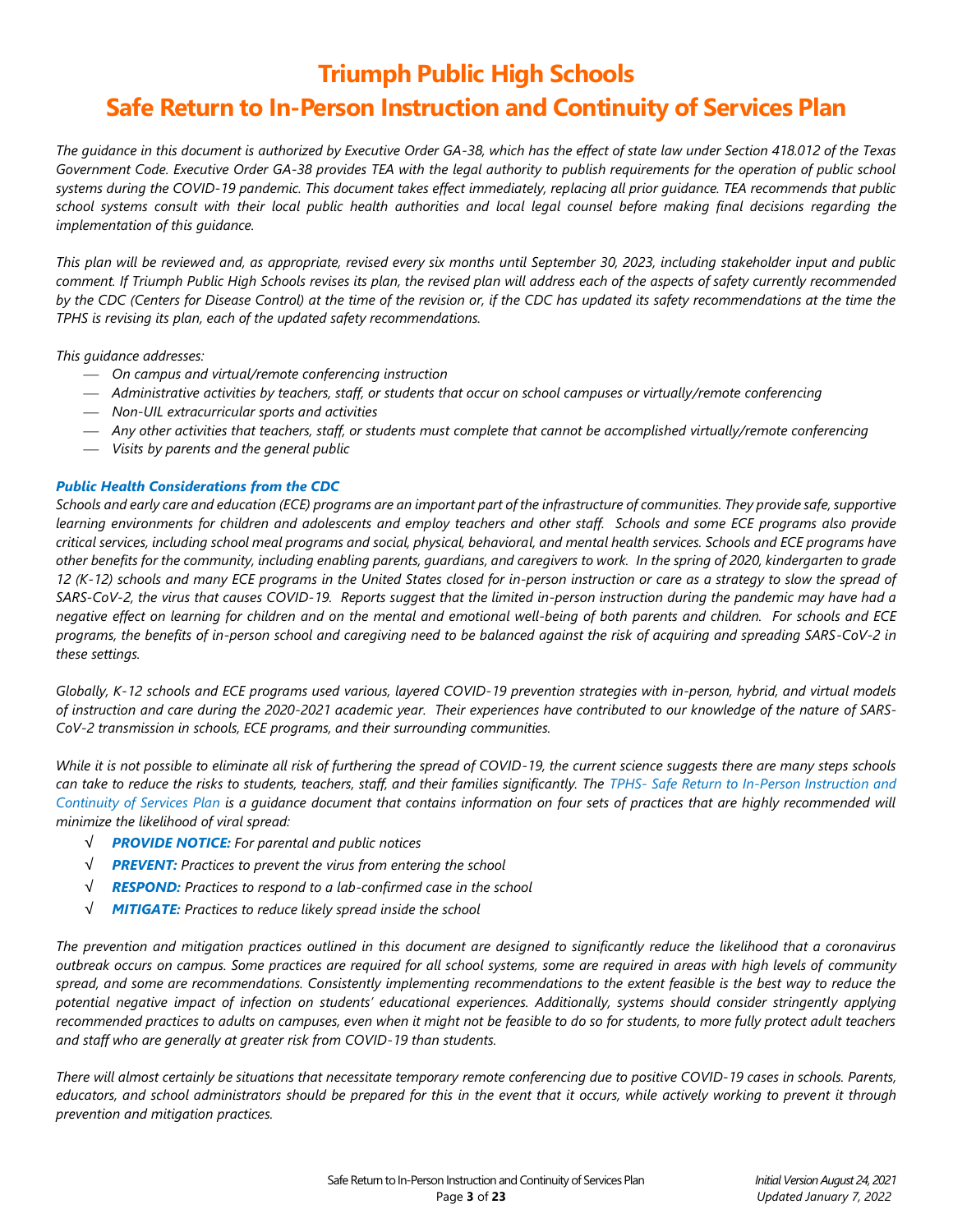**TPHS Will**

## √ **Provide Notice: For parental and public notices**

Triumph Public High Schools is providing notice to parents, families, and the community regarding back-to-school plans and instruction through this initial document. As further required, one week prior to the start of school, a plan to mitigate COVID-19 will be disseminated via SchoolMessenger to all families and posted on the main charter district and individual campus websites. Preliminary information is posted in this guidance and is subject to change based on state and local decisions.

**COVID-19 Response Team** – Triumph Public High Schools has developed a COVID-19 Response Team to respond to concerns and communicate district decisions. Members of the team and email addresses are noted below by site, campus and location:

| <b>SITE(S) SERVED</b><br><b>NAME</b>                                                |                          | <b>POSITION</b>                                    | <b>EMAIL ADDRESSES</b>                        |  |  |  |  |
|-------------------------------------------------------------------------------------|--------------------------|----------------------------------------------------|-----------------------------------------------|--|--|--|--|
| <b>CENTRAL OFFICE LOCATION: SAN ANTONIO, TEXAS</b>                                  |                          |                                                    |                                               |  |  |  |  |
| <b>Serves for All TPHS Sites</b><br>and TPHS Campuses                               | Frances Berrones-Johnson | Superintendent/CEO                                 | frances.johnson@triumphpublicschools.org      |  |  |  |  |
| <b>Serves for All TPHS Sites</b><br>and TPHS Campuses                               | <b>Samantha Gonzales</b> | <b>HR Coordinator</b>                              | samantha.gonzales@triumphpublicschools.org    |  |  |  |  |
| <b>Serves for All TPHS Sites</b><br>and TPHS Campuses                               | AB Barrera               | <b>PMDG PR Firm</b>                                | ab@pmdgagency.com                             |  |  |  |  |
|                                                                                     |                          | <b>BUSINESS/PEIMS OFFICE LOCATION: MCALLEN, TX</b> |                                               |  |  |  |  |
| <b>TPHS Business/PEIMS</b><br><b>Office</b>                                         | Myriam Rios              | Finance Officer                                    | myriam.rios@triumphpublicschools.org          |  |  |  |  |
| <b>CAMPUS LOCATION: EL PASO, TX</b>                                                 |                          |                                                    |                                               |  |  |  |  |
| <b>TPHS-El Paso East</b>                                                            | Luis Liaño               | Principal                                          | luis.liano@triumphpublicschools.org           |  |  |  |  |
| <b>TPHS-El Paso West</b>                                                            | Raquel Ventura           | Principal                                          | raquel.ventura@triumphpublicschools.org       |  |  |  |  |
| <b>CAMPUS LOCATION: LAREDO, TX</b>                                                  |                          |                                                    |                                               |  |  |  |  |
| <b>TPHS-Laredo North</b>                                                            | Olga Treviño             | Principal                                          | olga.trevino@triumphpublicschools.org         |  |  |  |  |
| <b>TPHS-Laredo South</b>                                                            | Dr. Albert Salinas       | Principal                                          | albert.salinas@triumphpublicschools.org       |  |  |  |  |
| CAMPUS LOCATIONS: RIO GRANDE VALLY [MERCEDES, MCALLEN, SAN BENITO, BROWNSVILLE, TX] |                          |                                                    |                                               |  |  |  |  |
| <b>TPHS-Mercedes</b>                                                                | Mischellene Pemelton     | Principal                                          | mischellene.pemelton@triumphpublicschools.org |  |  |  |  |
| <b>TPHS-McAllen</b>                                                                 | Patricia Jasso           | Interim Principal                                  | patricia.jasso@triumphpublicschools.org       |  |  |  |  |
| <b>TPHS-San Benito</b>                                                              | Dr. Hans Schuller        | Principal                                          | hans.schuller@triumphpublicschools.org        |  |  |  |  |
| <b>TPHS-Brownsville</b>                                                             | Noemi Colmenero          | Principal                                          | noemi.colmenero@triumphpublicschools.org      |  |  |  |  |
|                                                                                     |                          | <b>CAMPUS LOCATION: LUBBOCK, TX</b>                |                                               |  |  |  |  |
| <b>TPHS-Lubbock</b>                                                                 | <b>Trent Cook</b>        | Principal                                          | trent.cook@triumphpublicschools.org           |  |  |  |  |

#### **TPHS Will**

- √ **Prevent: Practices to prevent the virus from entering the schools, and**
- √ **Mitigate: Practices to reduce likely spread inside the school**

Triumph Public High Schools has identified and implemented practices to prevent the virus from entering the school and mitigate or reduce the likely spread inside the school; therefore, charter district practices and guidelines have been established for various areas noted below:

#### **Health and Safety Guidance**

 **Social and Emotional Well-Being –** Students' social and emotional well-being are a top priority. Together, schools and families can support your student during this challenging time. With the endless COVID coverage, it is natural for your student to experience some changes in behavior and mood. Counselors and/or designated staff will continue to work closely with families and students to ease the stress. Keeping routines predictable, sharing COVID facts, making time to listen and share feelings, and reaching out to us for support are all important. We are here for you and your student(s).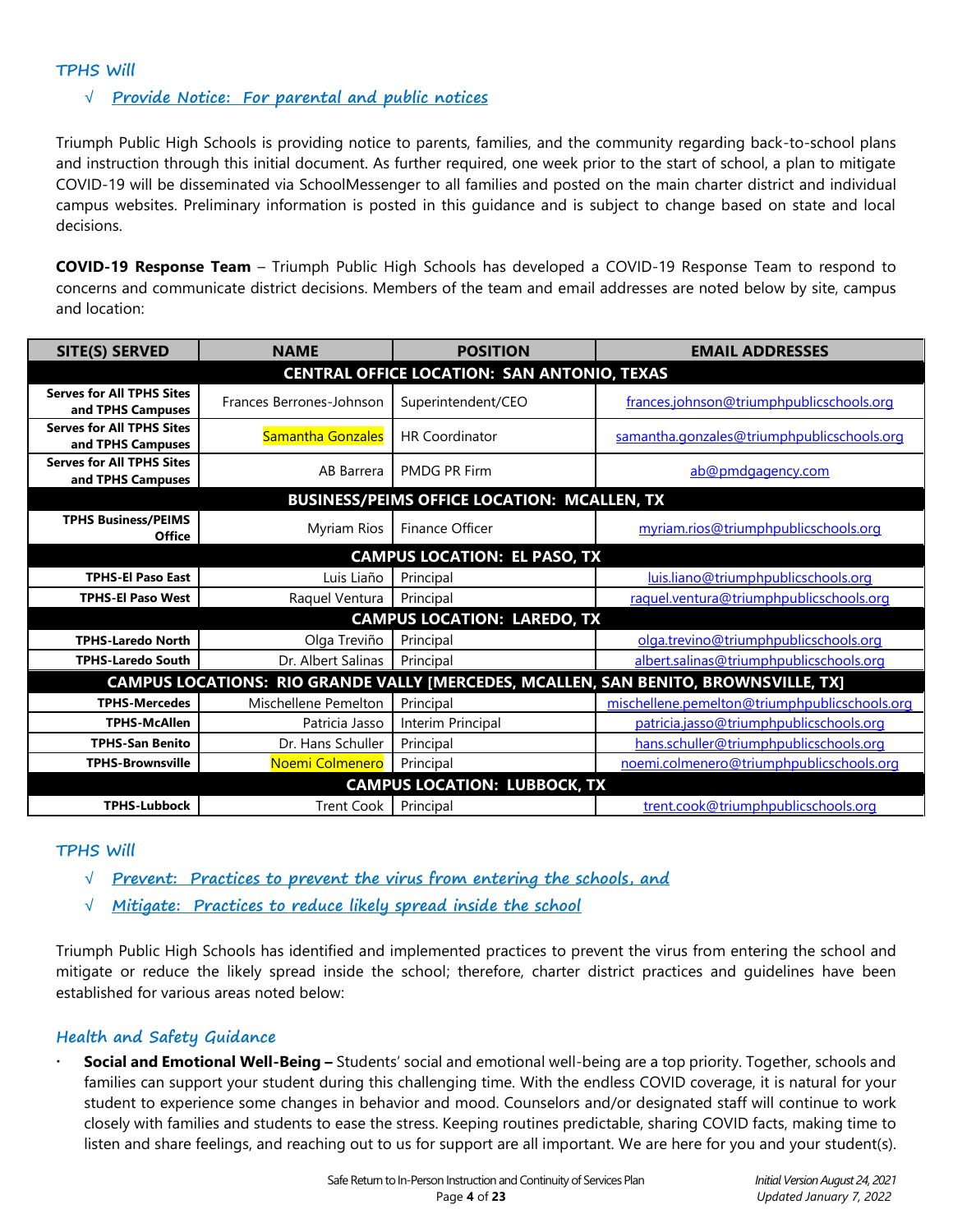Furthermore, students and staff can log on to the Student/Employee Assistance Program for real-time assistance which also features 24/7 telephonic access to experts on child and elder care topics and skilled researches to provide assistance for any work, personal, or everyday matter that is important to them. They are able to discuss concerns, provide information on options, and then conduct research to find local resources to help TPHS implement an action plan set to support the social, emotional and mental well-being staff, students and their families.

 **Educating Staff and Students** – TPHS teachers and staff have been trained specifically on the protocols outlined in this document and the practices adopted by TPHS. Additionally, while not developed with this exact guidance in mind, teachers and staff viewed the Texas Agri-Life Extension free 2hr. online course on [Special Considerations](https://agrilifelearn.tamu.edu/product?catalog=COFS-256) for Infection Control During COVID-19 [prior to the first day of instruction.](https://agrilifelearn.tamu.edu/product?catalog=COFS-256)

Conversely, utilizing CDC training resources, TPHS students will be trained on Proper Hand Hygiene, Respiratory Etiquette, How to Properly Wear a Cloth Face Coverings and How to Help Clean and Disinfect Desk and Counter Tops prior to their first day of school in-person attendance.

 **Masks** – Please note, mask provisions of GA-38 are not being enforced as the result of ongoing litigation. Further guidance will be made available after the court issues are resolved and this document will be updated accordingly.

Triumph Public High Schools will allow individuals to wear a mask if they choose to do so. Conversely, TPHS will Strongly Encourage the universal and correct wearing of masks for all students, all staff and visitors.

#### **Consistent and Correct Mask Use**

When teachers, staff, and students consistently and correctly wear a mask, they protect others as well as themselves. Consistent and correct mask use is especially important indoors and in crowded settings, when physical distancing cannot be maintained.

- Indoors: CDC recommends indoor masking for all individuals age 2 years and older, including students, teachers, staff, and visitors, regardless of vaccination status.
- Outdoors: In general, people do not need to wear masks when outdoors. CDC recommends that people who are not fully vaccinated wear a mask in crowded outdoor settings or during activities that involve sustained close contact with other people. Fully vaccinated people might choose to wear a mask in crowded outdoor settings if they or someone in their household is immunocompromised.

Exceptions can be made for the following categories of people:

- A person who cannot wear a mask, or cannot safely wear a mask, because of a disability as defined by the Americans with Disabilities Act (ADA) (42 U.S.C. 12101 et seq.). Discuss the possibility of reasonable accommodation with workers who are unable to wear or have difficulty wearing certain types of masks because of a disability.
- A person for whom wearing a mask would create a risk to workplace health, safety, or job duty as determined by the relevant workplace safety guidelines or federal regulations.

**During school transportation:** CDC's Order applies to all public transportation conveyances including school buses. Passengers and drivers must wear a mask on school buses, including on buses operated by public and private school systems, regardless of vaccination status, subject to the exclusions and exemptions in CDC's Order.

TPHS will provide masks to those students who need them (including on buses and /or school vehicles), such as students who forgot to bring their mask or whose families are unable to afford them. No disciplinary action will be taken against a student who does not have a mask as described in the U.S. Department of Education COVID-19 Handbook, Volume 1.

At TPHS, all adults will be strongly encouraged to wear masks when in the building, classroom, and/or office with others. Exceptions to this requirement include lunch breaks with appropriate social distancing. TPHS teachers may use face shields and will be strongly encouraged to wear a face coverings when a face shield is not worn and will be strongly encouraged to maintain social distancing when providing direct instruction in the classroom. During classroom monitoring and circulations, masks will be strongly encouraged.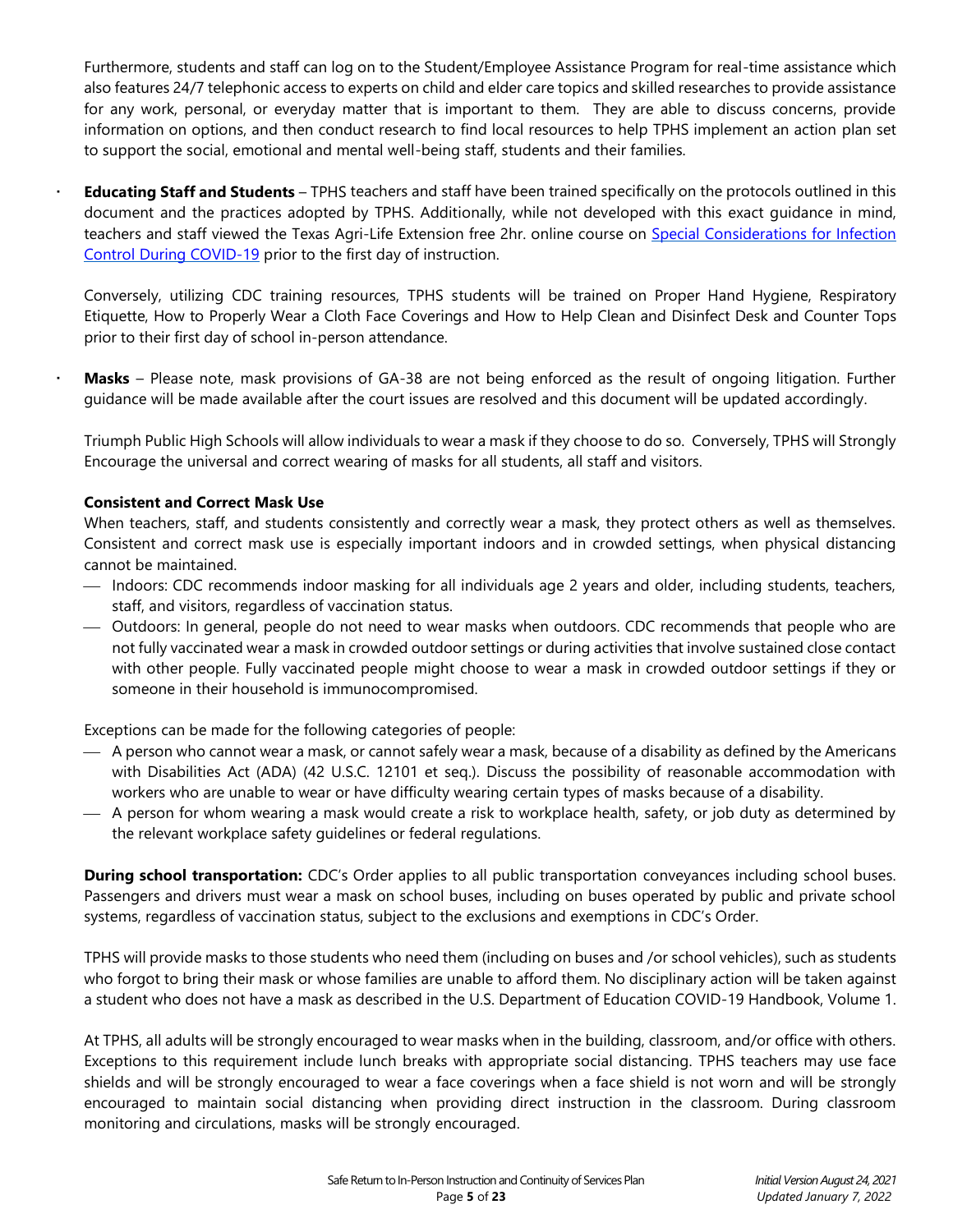Staff and students are advised that re-usable masks and face shields be required to be thoroughly cleaned daily. Sharing of masks with other family members is extremely risky and will be strongly discouraged.

- **Handwashing/Sanitizing** TPHS students and staff are required to use hand sanitizer when entering a TPHS school vehicle, building, classroom, and/or office. Frequent handwashing and sanitizing will also be incorporated in the daily schedule. Each classroom will be provided with sanitation kits that will be used during transitions. TPHS school vehicles, classrooms, and other common areas within the school will be thoroughly disinfected daily and deep cleaning schedules will be regularly conducted.
- **Temperature Checks/Screening** Per Center for Disease Control (CDC) guidelines, initial monitoring of symptoms begins at home. Individuals who are feeling ill, including symptoms like fever, cough, shortness of breath, sore throat, abdominal pain, fatigue, muscle aches, or headache, should stay at home and consult with a medical professional regarding school participation.

Temperatures will be taken for each student before riding on a TPHS vehicle. If a student's temperature is at or above 100°, the student will not be allowed on the school vehicle and will be given a medical/safety information sheet with guidelines that must be followed before he/she is allowed to return to school. For students who are dropped off by parents, temperatures will be taken before the student is allowed in the campus. If a student's temperature is at or above  $100^\circ$ , the student will not be allowed to stay in school and will be given a medical/safety information sheet, which, again, must be followed before he/she is allowed to return to school. In some instances, a release from a medical professional may be required.

## Based on TEA Guidance:

*"As provided in this Department of State Health Services (DSHS) Rule, TPHS will exclude students from attending school in person who are actively sick with COVID-19 or who have received a positive test result for COVID-19, and will immediately notify parents if this is determined while on campus. Parents must ensure they do not send a child to school on campus if the child has COVID-19 symptoms or is test-confirmed with COVID-19, until the conditions for re-entry are met."*

*DSHS rule including the conditions for ending the exclusion period and returning to school.*

- *Coronavirus disease 2019 commonly referred to as COVID-19 is a disease requiring exclusion from school under 25 Tex. Admin. Code § 97.7.*
	- *A school administrator shall exclude from attendance any child having or suspected of having COVID-19. Exclusion shall continue until the readmission criteria for the conditions are met.*
- *The readmission criteria for COVID-19 is as follows:*
	- *If symptomatic, exclude until at least 10 days have passed since symptom onset, and fever free\*, and other symptoms have improved. Children who test positive for COVID-19 but do not have any symptoms must stay home until at least 10 days after the day they were tested.*
	- *\*Fever free for 24 hours without the use of fever suppressing medications. Fever is a temperature of 100° Fahrenheit (37.8° Celsius) or higher.*

*During the exclusion period, TPHS will deliver remote instruction consistent with the practice of remote conferencing outlined in the proposed Student Attendance Accounting Handbook (SAAH) rules.*

*To help mitigate the risk of asymptomatic individuals being on campuses, TPHS may provide and/or conduct recurring COVID-19 testing using rapid tests provided by the state or other sources. Testing can be conducted with staff. With prior written permission of parents, testing can be conducted with students.*

*TPHS will screen students for COVID-19. Screening will be accomplished by asking questions by phone or other electronic methods and/or in person. The screening questions will also be asked of a student's parent if that parent will be dropping off or picking up their student from inside the school."*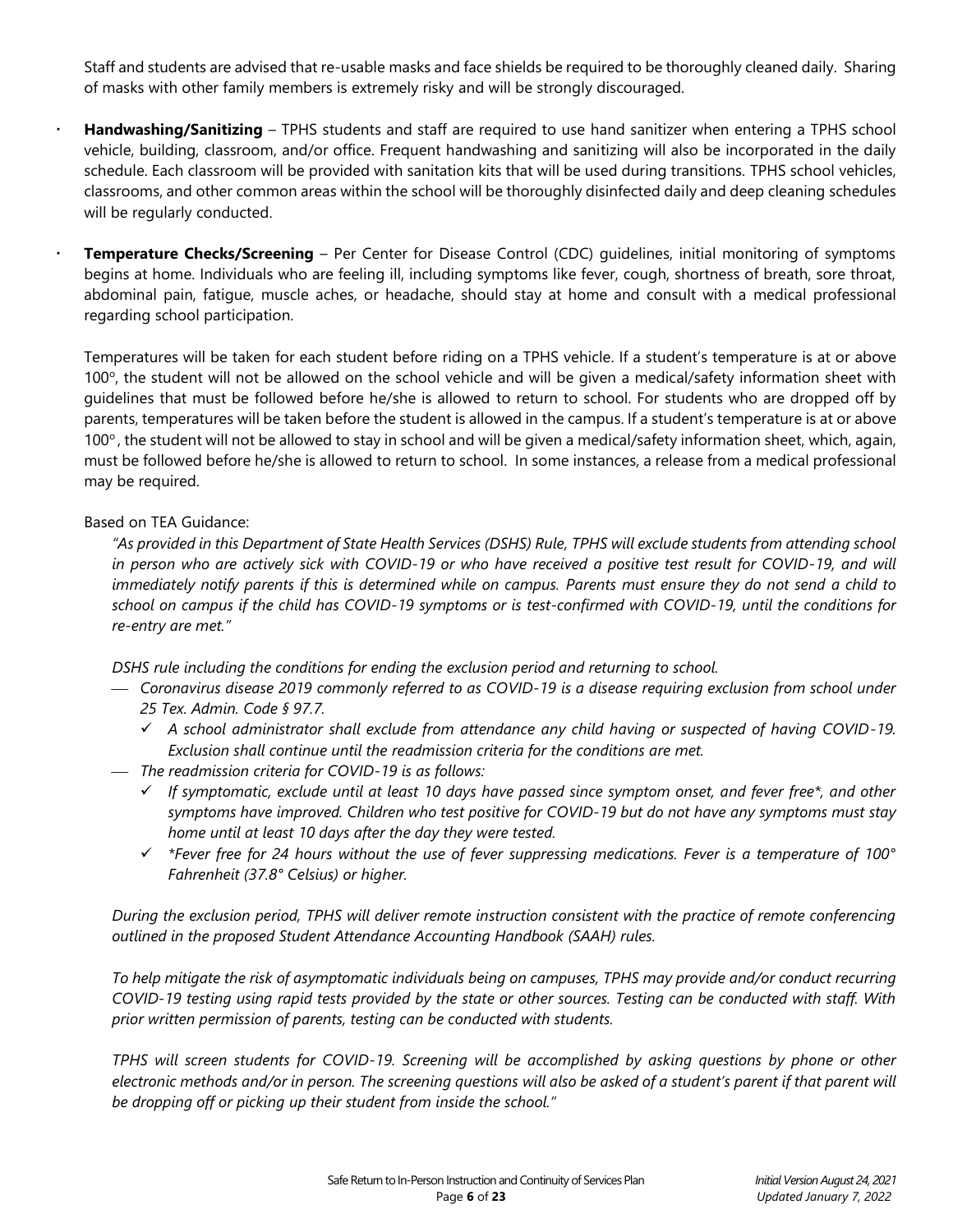TPHS teachers and staff are required to self-monitor. The self-screening includes teachers and staff taking their own temperature. Teachers and staff must report to the campus COVID-19 Response Team member if they themselves have COVID-19 symptoms or are lab-confirmed with COVID-19, and, if so, they must remain off campus until they meet the criteria for re-entry as noted below. Additionally, unvaccinated teachers and staff must report to the school system if they have had close contact with an individual who is lab-confirmed with COVID-19, as defined at the end of this document, and, if so, must remain off campus for **10 5-days**.

Excluding parental drop-off and pick-up, before visitors are allowed onto campuses, TPHS will screen all visitors to determine if the visitors have COVID-19 symptoms or are lab-confirmed with COVID-19, and, if so, they must remain off campus until they meet the criteria for re-entry as noted below. When practical, screening questions may be supplemented with temperature checks of adults.

TPHS COVID-19 Response Team members have been trained to support and assist with identifying and reporting health and safety matters to local medical facilities and to central office.

## SYMPTOMS OF COVID-19 FOR SCREENING

*People with COVID-19 have had a wide range of symptoms reported – ranging from mild symptoms to severe illness. This list does not include all possible symptoms. CDC will continue to update this list as it learns more about COVID-19. Older adults and people who have severe underlying medical conditions like heart or lung disease or diabetes seem to be at higher risk for developing more serious complications from COVID-19 illness.* <https://www.cdc.gov/coronavirus/2019-ncov/symptoms-testing/symptoms.html>

| Feeling feverish or a measured temperature<br>greater than or equal to 100.0 degrees Fahrenheit |   | Difficulty breathing     |
|-------------------------------------------------------------------------------------------------|---|--------------------------|
| Cough                                                                                           |   | Fatigue                  |
| Shortness of breath                                                                             | ٠ | Chills                   |
| Headache                                                                                        |   | Congestion or runny nose |
| Sore throat                                                                                     |   | Muscle or body aches     |
| Diarrhea                                                                                        |   | Nausea or vomiting       |
| New loss of taste or smell                                                                      |   |                          |

## WHEN TO SEEK EMERGENCY MEDICAL ATTENTION

Look for emergency warning signs for COVID-19. This list is not all possible symptoms. TPHS staff will monitor for any symptoms that are severe or concerning. It is likely that following guidelines for sending staff and students home according to CDC guidelines will prevent a presentation of emergency COVID-19 symptoms on-campus, but TPHS staff and administrators will be aware of when to seek medical attention.

**Call 911 or call ahead to your local emergency facility**: Notify the operator that you are seeking care for someone who has or may have COVID-19.

| If someone is showing any of these signs, seek emergency medical care immediately: |                                                                                 |
|------------------------------------------------------------------------------------|---------------------------------------------------------------------------------|
| Trouble breathing                                                                  | Inability to wake or stay awake                                                 |
| Persistent pain or pressure in the chest                                           | Pale, gray, or blue-colored skin, lips, or nail<br>beds, depending on skin tone |
| New confusion                                                                      |                                                                                 |

 **Social Distancing** – TPHS staff and students will maintain three feet of social distancing in indoor and outdoor settings, **to the extent possible**. Classrooms will be arranged to allow for three feet of space between seating areas, **as feasible**, and transitions will be monitored at all TPHS campuses. Staggered school start and dismissal times, along with passing periods will be used. TPHS students will be assigned to classroom and student cohorts as much as possible to minimize their interactions with others.

Because of the importance of in-person learning, TPHS will implement physical distancing to the extent possible within our facilities but will not exclude students from in-person learning to keep a minimum distance requirement. In general, CDC recommends people who are not fully vaccinated maintain physical distance of at least three feet from other people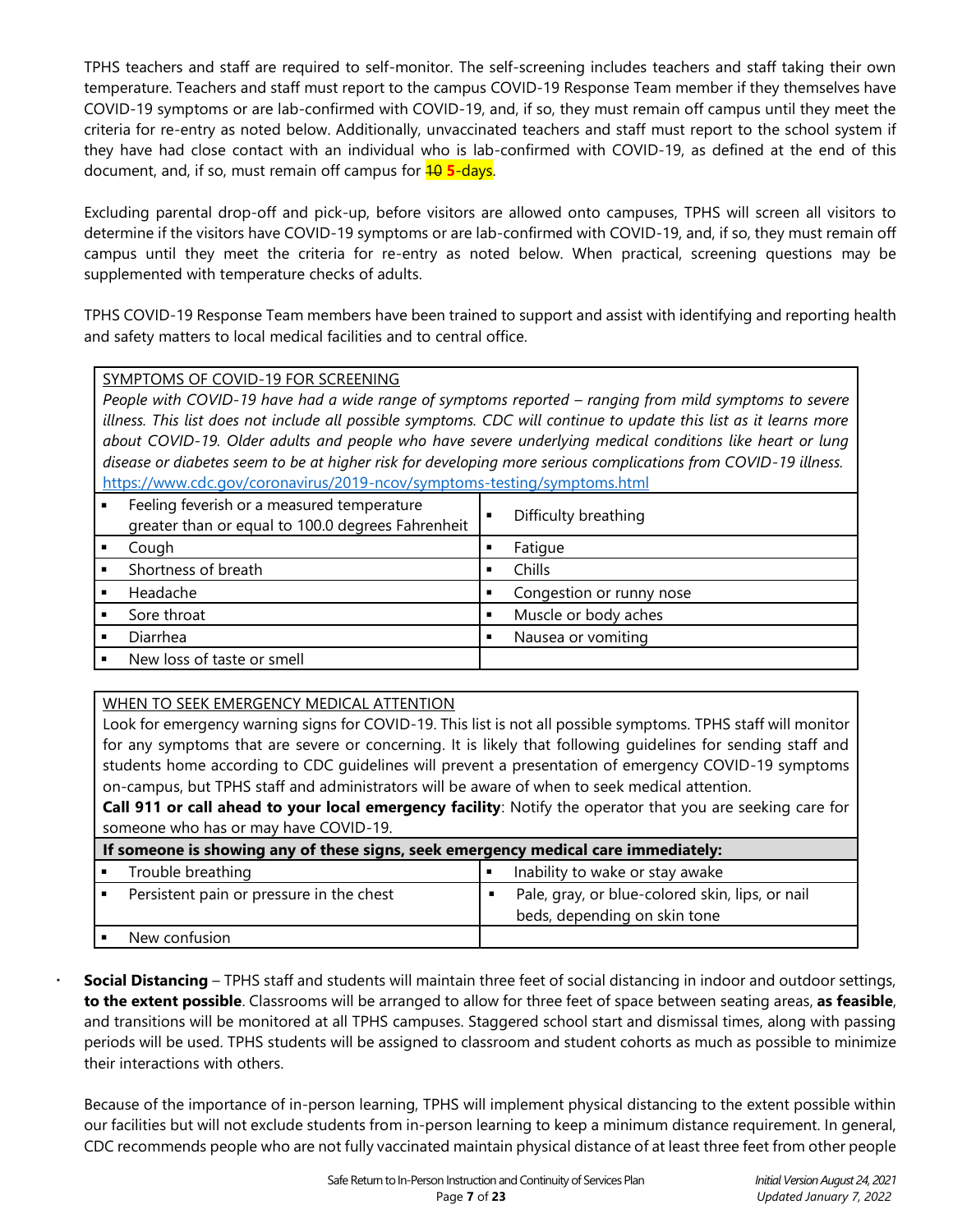who are not in their household. However, several studies from the 2020-2021 school year show low COVID-19 transmission levels among students in schools that had less than 6 feet of physical distance when the school implemented and layered other prevention strategies, such as the use of masks.

Based on studies from 2020-2021 school year, CDC recommends schools maintain at least 3 feet of physical distance between students within classrooms, combined with indoor mask wearing to reduce transmission risk. For TPHS, when it is not possible to maintain a physical distance of at least 3 feet, such as when schools cannot fully re-open while maintaining these distances, TPHS will layer multiple other prevention strategies, such as screening testing, cohorting, improved ventilation, handwashing and covering coughs and sneezes, staying home when sick with symptoms of infectious illness including COVID-19, and regular cleaning to help reduce transmission risk. A distance of at least 3 feet is recommended between students and teachers/staff, and between teachers/staff who are not fully vaccinated. Mask use by all students, teachers, staff, and visitors is particularly important when physical distance cannot be maintained.

Cohorting: Cohorting means keeping people together in a small group and having each group stay together throughout an entire day. Cohorting can be used to limit the number of students, teachers, and staff who come in contact with each other, especially when it is challenging to maintain physical distancing, such as among young children, and particularly in areas of moderate-to-high transmission levels. The use of cohorting can limit the spread of COVID-19 between cohorts but should not replace other prevention measures within each group. Cohorting people who are fully vaccinated and people who are not fully vaccinated into separate cohorts is not recommended. It is a school's responsibility to ensure that cohorting is done in an equitable manner that does not perpetuate academic, racial, or other tracking, as described in the U.S. Department of Education COVID-19 Handbook, Volume 1.

- **Personal Protective Equipment** TPHS staff and students are expected to provide their own masks. If individuals need assistance with this matter, TPHS will have equipment, e.g., masks, sanitizers, etc., available.
- **Students with Health Conditions** Parents and families know their student's needs. While TPHS is taking all measures to ensure each student's safety, parents must place their student's health needs first. For students with special health care needs, TPHS will evaluate proper documentation to ensure that the student's academic needs are met in the best instructional setting.

| CONDITIONS AND OTHER RISK FACTORS FOR SEVERE ILLNESS FROM COVID-19                              |   |                                                         |  |
|-------------------------------------------------------------------------------------------------|---|---------------------------------------------------------|--|
| https://www.cdc.gov/coronavirus/2019-ncov/need-extra-precautions/people-at-higher-risk-old.html |   |                                                         |  |
| Asthma                                                                                          | г | Liver disease                                           |  |
| Chronic kidney disease being treated with dialysis                                              |   | People in nursing homes or long-term care<br>facilities |  |
| Chronic lung disease                                                                            | в | People aged 65 years and older                          |  |
| <b>Diabetes</b>                                                                                 |   | Serious heart conditions                                |  |
| Hemoglobin disorders                                                                            | п | Severe obesity                                          |  |
| Immunocompromised                                                                               |   |                                                         |  |

 **COVID-19 Cases** – Triumph Public High Schools will take all safety precautions. However, if a student or staff member tests positive, the following will occur:

#### *Students Who Have COVID-19*

As provided in this Department of State Health Services (DSHS) Rule, TPHS will exclude students from attending school in person who are actively sick with COVID-19 or who have received a positive test result for COVID-19, and will immediately notify parents if this is determined while on campus.

However, Parents must ensure they do not send a child to school on campus if the child has COVID-19 symptoms or is test-confirmed with COVID-19, until the conditions for re-entry are met. See the DSHS rule above for more details, including the conditions for ending the exclusion period and returning to school.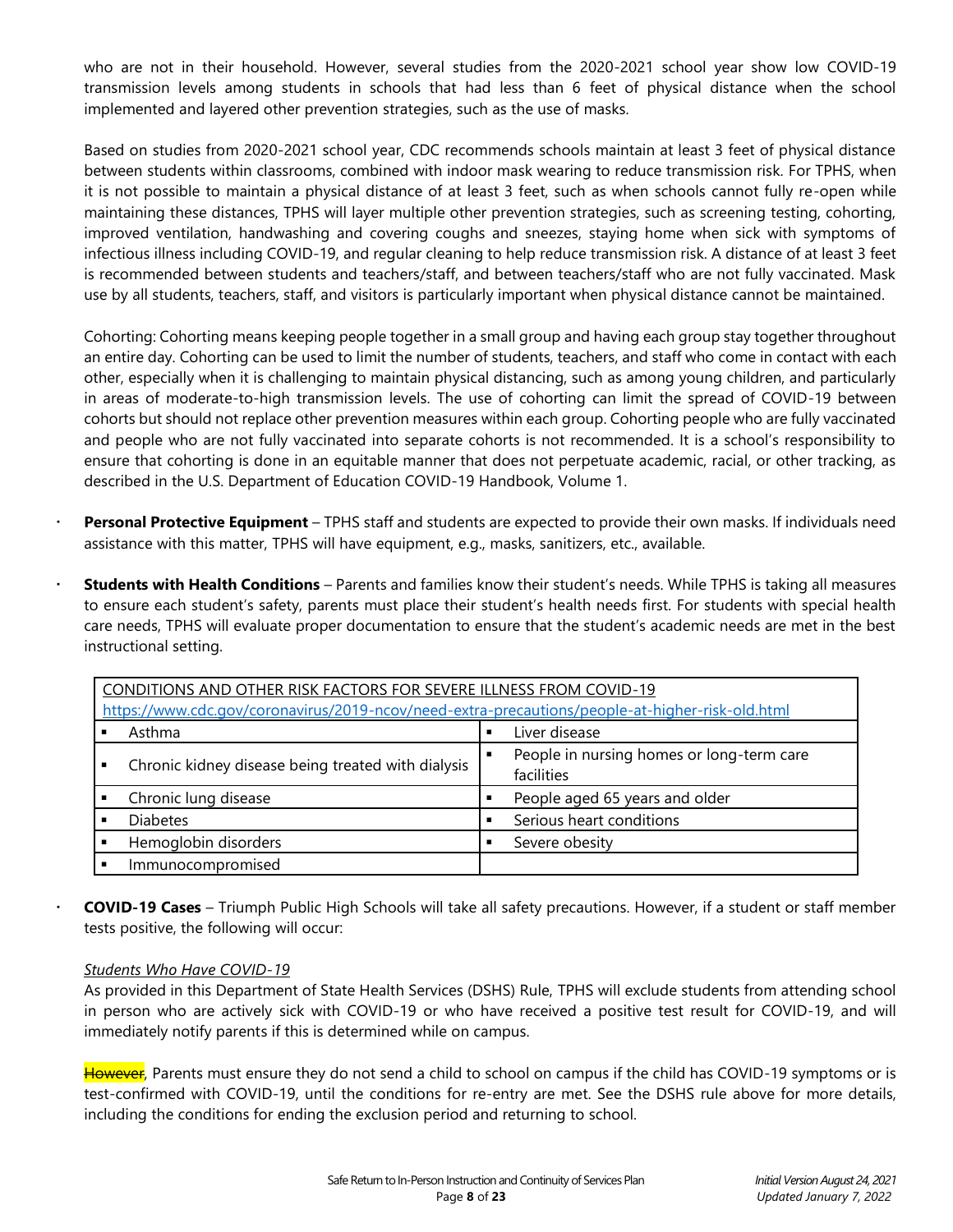During the exclusion period, TPHS will deliver remote instruction consistent with the practice of remote conferencing outlined in the proposed Student Attendance Accounting Handbook (SAAH) rules, as described here. https://tea.texas.gov/sites/default/files/covid/remote-conferencing-faq.pdf

To help mitigate the risk of asymptomatic individuals being on campuses, TPHS will provide and/or conduct recurring COVID-19 testing using rapid tests provided by the state or other sources. Testing will be conducted with staff. With prior written permission of parents, testing can be conducted with students.

#### *Students Who Are Close Contacts*

As a reference, close contact determinations are generally based on guidance outlined by the CDC, which notes that individuals who are fully vaccinated may not need to follow the stay-at-home period.

WHO IS A CLOSE CONTACT:

- Someone who was within 6 feet of an infected person (laboratory-confirmed or a clinically compatible illness) for a cumulative total of 15 minutes or more over a 24-hour period (for example, three individual 5-minute exposures for a total of 15 minutes).
- UNLESS, both the infected individual and the exposed individual(s) correctly and consistently wore well-fitting masks the entire time, then the exposed individual(s) are NOT A CLOSE CONTACT.
- People who have been fully vaccinated are NOT A CLOSE CONTACT.
- People who were previously diagnosed with COVID-19 within the last three months are NOT A CLOSE CONTACT.

Moreover, As noted above, public health authorities will be notified of all positive cases in schools. While school systems are not required to conduct COVID-19 case investigations, local public health entities have authority to investigate cases and are currently engaged in cooperative efforts on that front. Participation by individuals in these investigations remains voluntary. If TPHS is made aware that a student is a close contact, TPHS will notify the student's parents.

Parents of students who are determined to be close contacts of an individual with COVID-19 may opt to keep their students at home during the recommended stay-at-home period. Parents who opt to send their children to school in the two weeks following exposure are encouraged to closely monitor their children for symptoms.

School systems may choose to require household-based close contact students to stay at home during the below stayat-home period if they are in an area with high or rising COVID case rates. This applies specifically to students who are close contacts because an individual who lives in the same household is COVID-19 positive.

Independent of whether a school system chooses to implement the above requirement, parents of students who are determined to be close contacts of an individual with COVID-19 may opt to keep their students at home during the recommended stay-at-home period. In cases when it is permitted, parents who opt to send their children to school in the two weeks following exposure are encouraged to closely monitor their children for symptoms.

For individuals who are determined to be close contacts, a 14-day stay-at-home period was previously advised by the CDC based on the incubation period of the virus. CDC has since updated their guidance, and the stay-at-home period can end for students experiencing no symptoms on **Day 10** (includes weekends) after close contact exposure, if no subsequent COVID-19 testing is performed.

Alternately, students can end the stay-at-home period if they receive a negative result from a PCR acute infection test after the close contact exposure ends.

During the stay-at-home period, TPHS will deliver remote instruction consistent with the practice of remote conferencing outlined in the proposed Student Attendance Accounting Handbook (SAAH) rules, as described here. https://tea.texas.gov/sites/default/files/covid/remote-conferencing-faq.pdf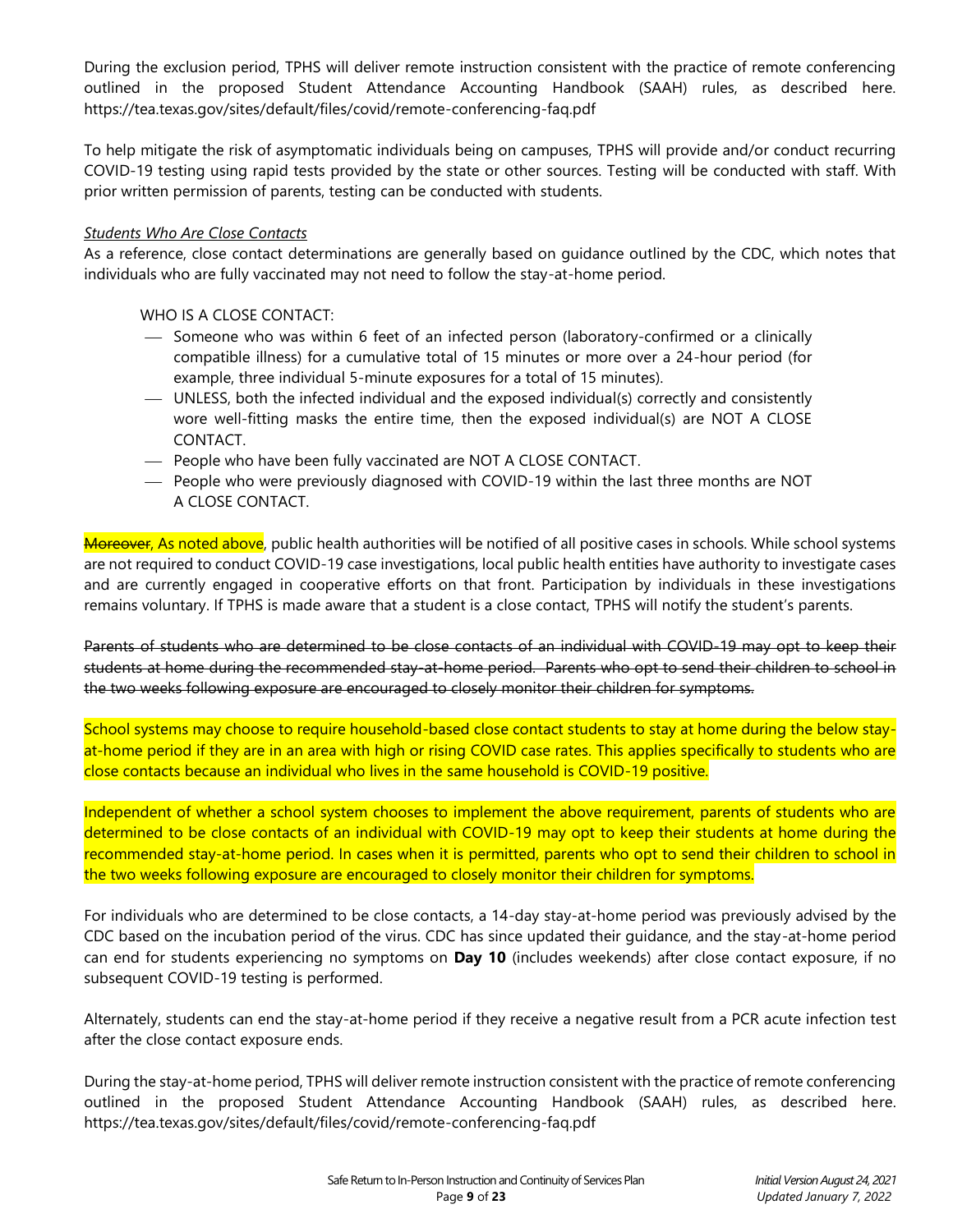#### *Staff Who Have COVID-19 or Who are Close Contacts*

Similar to students, TPHS will exclude staff from attending school in person who are actively sick with COVID-19, who are suspected of being actively sick with COVID-19, or who have received a positive test result for COVID-19. Staff may return when the re-entry conditions have been met, as described in the DSHS rule used for students.

For staff who are not fully vaccinated who meet the close contact threshold with a COVID-19 positive individual, TPHS will recommended that the staff remain off campus during the stay-at-home period.

For staff who meet the close contact threshold with a COVID-19 positive individual, if these staff continue to work on campus, rapid testing will be performed at the start of the day, at least once every other day until the end of day 10.

Based on recent updates from the CDC, staff may return when:

- <sup>1</sup> If symptomatic, at least 5 days have passed since symptom onset, and fever free\*, and other symptoms have improved.
- For those with no symptoms, at least 5 days after the day they tested positive.

\*Fever free for 24 hours without the use of fever suppressing medications. Fever is a temperature of 100° Fahrenheit (37.8° Celsius) or higher.

Staff who meet the close contact threshold with a COVID-19 positive individual and are in one of the following groups, do not need to stay at home.

- $-$  Ages 18 or older and have received all recommended vaccine doses, including boosters and additional primary shots for some immunocompromised people.
- $\longrightarrow$  Was confirmed COVID-19 positive within the last 90 days and has fully recovered.

For staff who meet the close contact threshold with a COVID-19 positive individual who are not in one of the above groups, TPHS will require that staff remain off campus during 5-day stay-at-home period; but upon their return, if available on campus rapid testing may be performed periodically for 5 days post-exposure, with testing on the 5th day recommended.

## **Campuses and Classrooms**

- **Visible Signs and Messages on School Entrances and Restrooms** TPHS will utilize CDC printed resources or the like such as posters to promote protective measures that will serve as helpful reminders of best practices to include signage that indicates:
	- o Stop the spread of germs
	- o Proper hand washing
	- o Proper wear of a face covering
	- o Physical Guides, such as tape on floors or sidewalks and signs on walls, to ensure that staff and students remain at least 6 feet apart in lines and at other times
	- o Physical Guides, for creating one way routes in hallways, staircases
- **Cohorts**  When possible, TPHS students and staff will be assigned to cohorts or groups. These cohorts will stay together for defined periods of time. Each cohort will use common areas, such as eating areas, outdoor recreational areas etc., together as a group. This concept is intended to minimize the interactions of cohorts with other TPHS students and staff.
- **Visitors, Drop-off, and Pick-Up** All TPHS campus visits must be scheduled via an appointment. Sanitizing will occur after each parent meeting. The number of visitors at TPHS will be limited to ensure that students are safe; therefore, alternative meeting options may be scheduled, including virtual meetings. Each school will have procedures in place for daily drop-off and pick-up. This information will be communicated prior to the first day of school during the parent/student orientation process.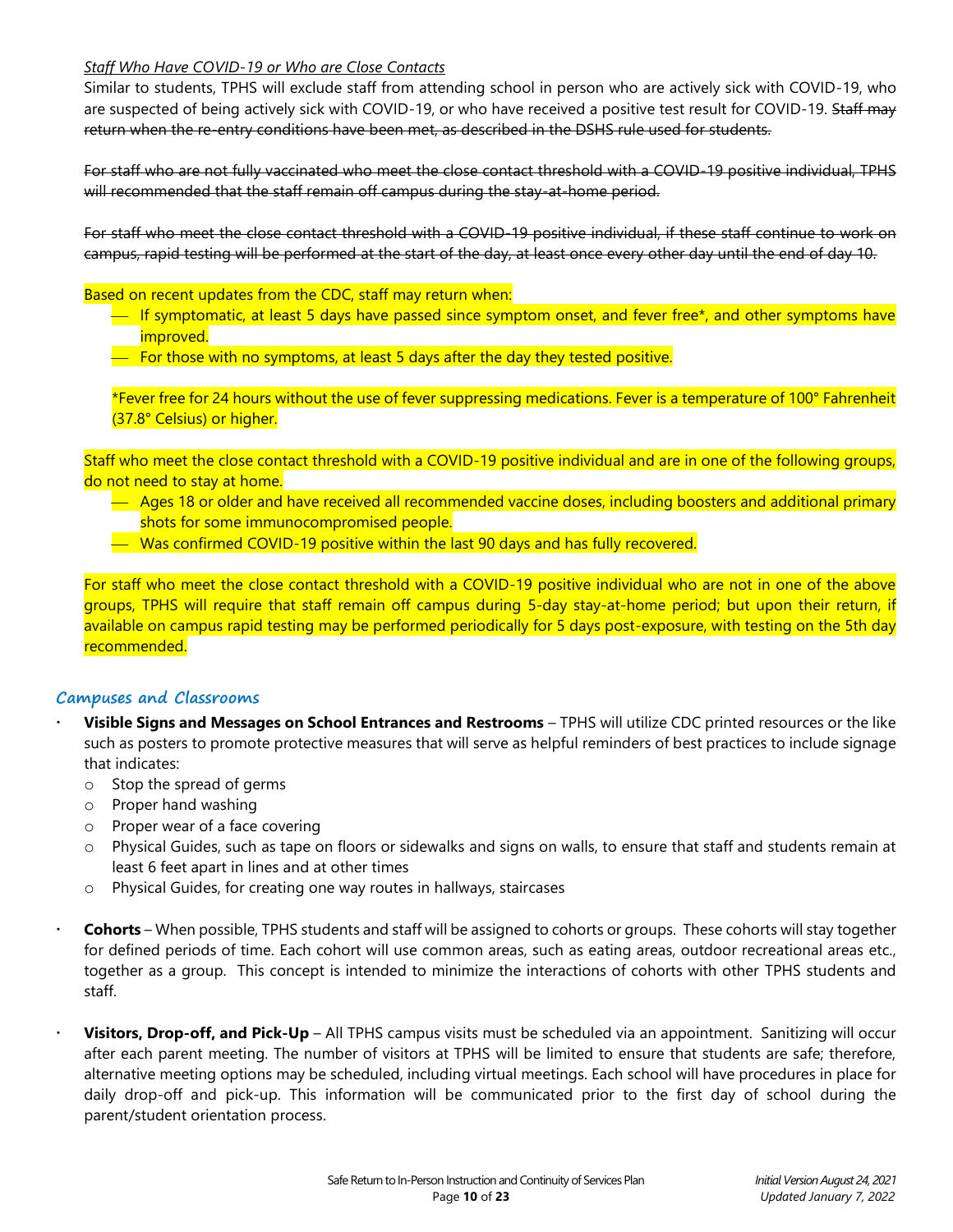Traditional TPHS events such as Open House, Parent Nights, etc., may be conducted virtually or in-person, following CDC guidelines to include pre-screening, temperature checks, and handwashing. TPHS campuses will also use other means to keep parents and families up-to-date and engaged in their student's learning, including online platforms and more traditional means such as telephone communications.

- **Classroom Configurations** TPHS will arrange student-learning spaces at least three feet apart, **as feasible**. In some instances, common areas may be used for instruction with similar distancing.
- **Restrooms and Water Fountains**  TPHS students' physical needs are extremely important. Social distancing and hand washing will remain the priorities during restroom breaks. Because water dispensers have shared surfaces, these will be disabled/turned off. TPHS students will be provided with other options for hydration. Further information regarding restroom use will be communicated prior to the start of the school year per campus. Information may include that students will not be allowed to utilize restroom facilities during passing time to avoid unnecessary congregation of students. Instead, through a coordinated schedule, students will be allowed to utilize restroom facilities after they have entered their designated classrooms.
- **Materials and Supplies** TPHS students will be expected to use their own materials and supplies, which will be kept in individually assigned boxes/areas. Sharing of materials **will not** be allowed. In instances where multiple students use technology, books, calculators, etc., proper sanitation protocols will be enforced.
- **Backpacks and Other Personal Items [Not Including PPE]** TPHS students will not be permitted to bring backpacks and other personal items from home. All supplies will be kept in the classroom to minimize contact. If the campus issues clear backpacks, these will be allowed for students to carry Chromebook and other TPHS issued technology.
- **Additional Instructors in Classrooms** In certain instances, additional TPHS staff members may be assigned to classrooms to instruct specific students. These individuals will sanitize prior to entering and exiting the classroom, and masks will be strongly encouraged as they interact with students using social distancing.
- **Class Transitions and Other Operations**  TPHS campuses are implementing:
	- o Procedures on how staff and students will ENTER facility(ies),
	- o Procedures on how staff and students will EXIT facility(ies),
	- Marking hallways with taped arrows to indicate walking direction. If a campus has only one main hallway, a division line will be marked with tape down the center of the hallway to create two lanes. Each lane will be marked with the walking direction.
	- o [For facilities with staircases] Marking staircases with tape down the center of the staircase to create two lanes, marking each lane with the walking direction.
	- o Thorough ventilation of facilities by opening all doors and windows and turning the fan option on for the central air conditioning/heating systems for the amount of time it takes for a complete air exchange in the building, when possible increase the percentage of outdoor air that circulates into the building ventilation system,
	- o Reducing the risk of contamination from door handles and encouraging social distancing, entry doors utilized for morning entry and afternoon dismissal will be kept open. However, because it is still vital to maintain security and access control, any open doors will be continuously monitored by staff to stop unauthorized access and monitor for threats,
	- o Outdoor classroom teaching or learning activities as weather permits and if social distancing can be maintained,
	- o Keeping doors to classrooms open between classes to minimize contact of doors and door handles by students and staff entering or exiting classrooms.
	- o Providing disinfectant to each classroom so that door handles and commonly touched surfaces can be readily disinfected as needed, and
	- o Whenever possible, opening windows or otherwise working to improve airflow by allowing outside air to circulate in the building.
	- **Field Trips** TPHS will carry out field trips and other academic/social events while following CDC guidelines, masks, hand sanitization, social distancing etc.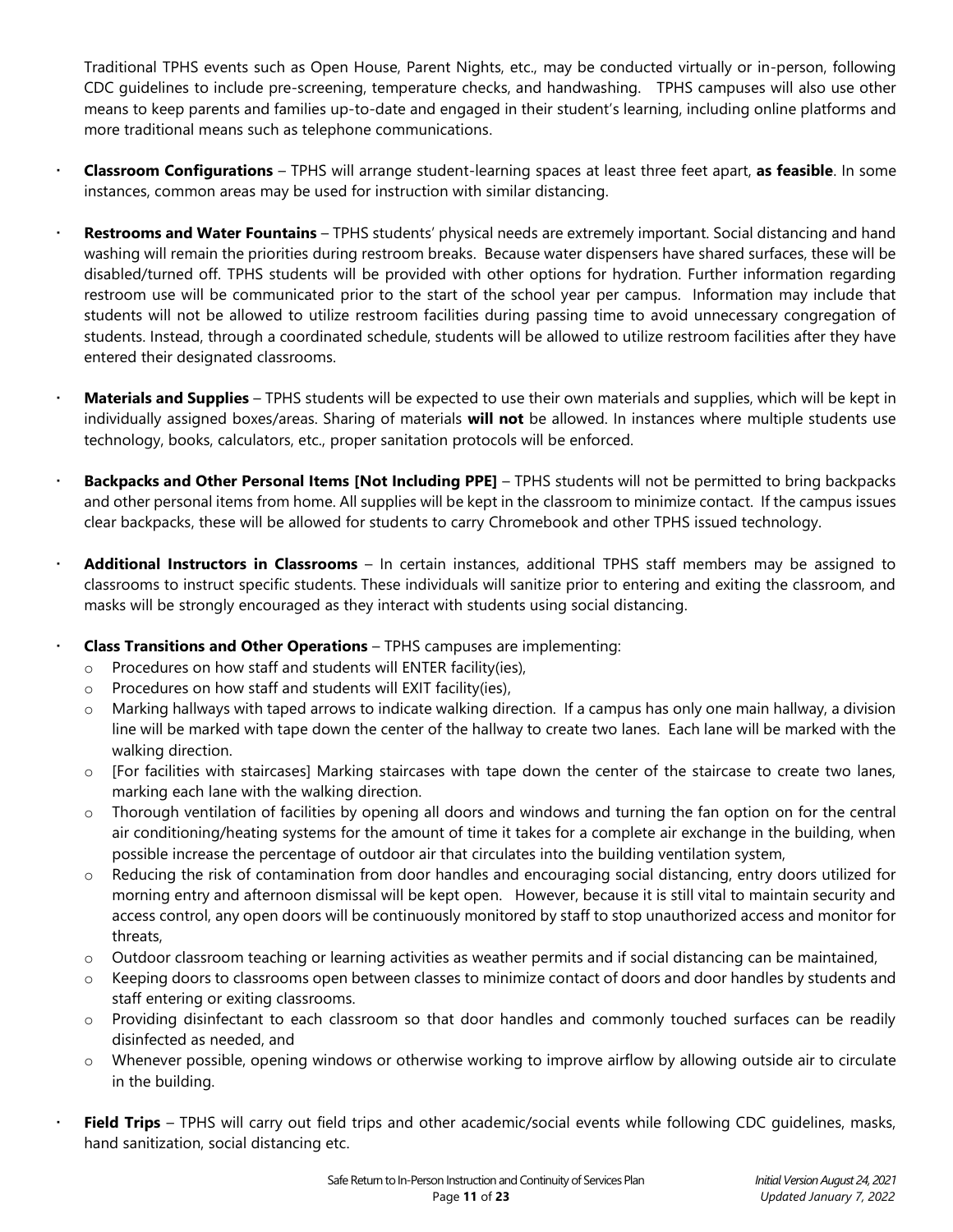## **Instructional Models**

Triumph Public High Schools is taking multiple precautions to protect both students and staff in school operations. For the 2021-2022 school year, students are expected to participate and remain engaged in high quality instruction whether faceto-face or remote. The following are the approved instructional models:

- **Face-to-Face Instruction**  for in-person, face-to-face instruction, students must attend the required four hours daily, during their scheduled track as with the regular school year, and follow safety, sanitation, and social distancing expectations.
- **Remote Conferencing** SAAH 12.3.1 Remote Conferencing This learning model is **temporary** and during this temporary period, it is an extension of the classroom and includes the same high-level expectations for participation and assignments as face-to-face.

TPHS may provide temporary instruction through remote conferencing to a regular education student and may count that instruction as classroom time **only** in the following circumstances:

- The student is unable to attend school because of a temporary medical condition.
- The total amount of remote conferencing instruction does not exceed more than 20 instructional days over the entirety of the school year.

In addition, one of the following must be met:

- The student's temporary medical condition is documented by a physician licensed to practice in the United States. The documentation must include a statement from the physician that the student is to remain confined to their home or to a hospital.
- The student is being excluded from on campus attendance because of a test result, formal diagnosis, or suspicion of having a communicable condition, as outlined in 25 TAC §97.7, and the conditions for readmission outlined therein have not yet been met.
- The student has been identified as a close contact for COVID-19 either by public health, by the school, or by the parent.

If the documented temporary medical condition persists longer than 20 instructional days over the entirety of the school year, a waiver request will be submitted for an extension of remote conferencing beyond the allowable cumulative 20 instructional day period. The waiver request will include an explanation of the circumstances. Waivers will be granted by the Texas Education Agency on a case-by-case basis. A waiver will not be granted by the Texas Education Agency if the student is unable to attend school for a reason other than a medical condition, such as confinement at home for disciplinary reasons.

 **General Education Homebound** (GEH) may be provided for a student at home or hospital bedside and must be provided by a general education teacher. Over the period of his or her confinement, the student must be provided instruction in all core academic subject area courses in which the student is enrolled. In addition, over the period of confinement, the student should be provided instruction in all other courses the student is enrolled in, if possible.

This option is available through the General Education Homebound (GEH) and Compensatory Education Home Instruction (CEHI) program. In order to be eligible for funding, all requirements of the GEH or CEHI program must be met. See 3.7 General Education Homebound (GEH) Program of the Student Attendance Accounting Handbook (SAAH) for GEH program requirements. See Section 9 Pregnancy-Related Services (PRS) of the SAAH for CEHI program requirements.

Any student who is served through the GEH program must meet the following three criteria:

- The student is expected to be confined at home or hospital bedside for a minimum of four weeks. The weeks need not be consecutive.
- The student is confined at home or hospital bedside for medical reasons only.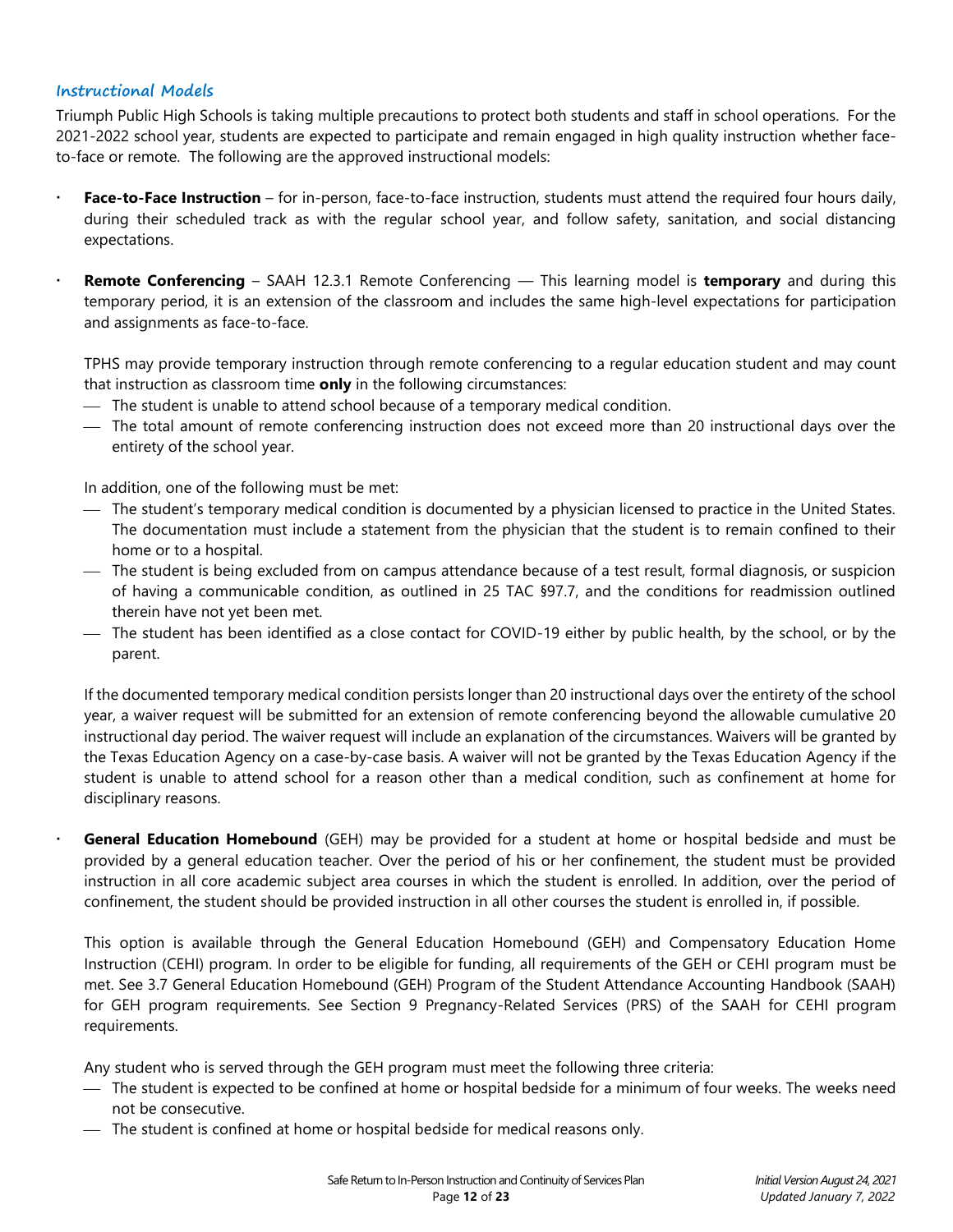- The student must have a current medical condition that is documented by a physician licensed to practice in the United States. The student must have a current medical condition that is documented by a physician licensed to practice in the United States. Except in cases of medically fragile students, potential medical conditions or concerns that students may develop medical conditions do not constitute grounds for GEH program eligibility.
- **Remote Homebound Instruction** is another limited option available for students in extremely severe medical circumstances when face-to-face instruction is not possible. TPHS must seek a waiver from the Texas Education Agency and meet all General Education Homebound requirements listed above. It is likely that only a small fraction of students would be eligible for remote homebound instruction.
- **Attendance**  TPHS funding and resources are linked to attendance. Attendance will be taken each day for both oncampus face-to-face **and** remote conferencing to ensure that students are actively engaged. During remote conferencing instruction, students are expected to participate and fully engage as communicated by the teacher to receive attendance credit.

TPHS students participating through remote conferencing will generate attendance by receiving at least four hours of instruction through synchronous instruction each school day. This instruction does not need to be consecutive.

Additionally, attendance will be generated based on whether the student is virtually "present" at the official attendancetaking time. Instruction must be provided synchronously, which means two-way, real-time/live virtual instruction between teachers and students. The instruction cannot be concurrent, which means remote students must not be taught by a teacher who is also teaching in-person students at the same time.

For General Education Homebound Instruction - Students must receive four hours of face-to-face instruction on a weekly basis.

o In cases where students are medically able to receive more than the required minimum four hours of face-toface instruction, TPHS may provide additional remote instruction. Please note, concurrent instruction is not allowed.

In addition, per Texas Education Code (TEC), §25.092, students must attend 90% of the days a course is offered in order to be awarded credit for the course and/or to be promoted to the next grade. This requirement remains in force during the 2021-2022 school year. This requirement applies to both in-person, face-to-face and remote conferencing instruction.

- **Grading**  State law requires each district to adopt its own grading policies. This policy must require a classroom teacher to assign a grade that reflects the student's relative mastery of an assignment. Triumph Public High Schools' grading policies are published annually on the [www.triumphpublicschools.org](http://www.triumphpublicschools.org/) website. Progress reports and report cards, along with parent conferences, will be used to communicate each student's progress and performance.
- **State and Local Testing** All TPHS students are expected to follow state and local testing requirements, whether participating in face-to-face or via remote conferencing instruction.

## **Meals and Transportation**

- **Meals**  Triumph Public High Schools must comply with the established local child nutrition guidelines.
	- **Breakfast and Snacks at TPHS** Grab and Go breakfast meals will be provided as first track students enter TPHS and students will eat in designated areas adhering to social distancing at all times.
- **Transportation** Temperatures will be taken for each student before riding any TPHS school vehicle. If a student's temperature is at or above 100°, the student will not be allowed on the school vehicle and will be given a medical/safety information sheet with guidelines that must be followed before he/she is allowed to return school.

Seating arrangements will be established to comply with TEA's social distancing requirements for school transportation. School vehicles will be disinfected after every use.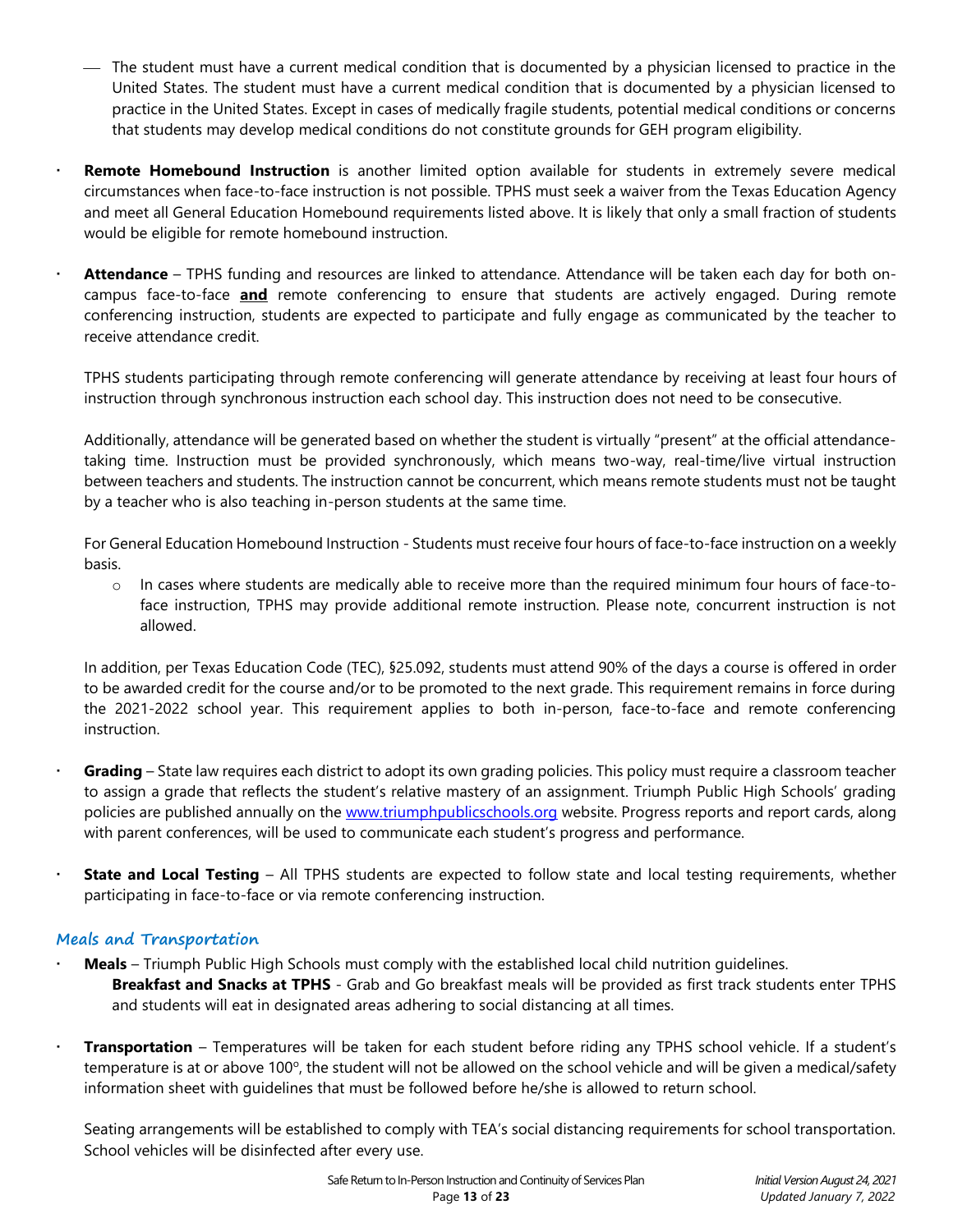## **Electives: P.E., CTE Courses, etc.**

- **P.E.** Details are being developed for Physical Education programs to align with the TEKS course expectations. TPHS will base course expectations on recommended U.I.L. COVID guidelines for athletic programs.
- **CTE Courses** Certain CTE courses include hands-on experiences. Social distancing and sanitation requirements will be further defined and communicated prior to the beginning of that CTE course. Students enrolled in such CTE courses and are confined to remote conferencing instruction will be asked to complete those hands-on experiences upon their return to on-campus.

## **Special Programs**

- **Program Participation and Services**  Students currently participating in special program services, e.g., special education, 504, Bilingual/ESL, etc., will continue to receive services whether through in-person, face-to-face or remote conferencing instruction. Parent meetings may be held using virtual meeting platforms.
- **Evaluations and Testing**  TPHS protocols have been established to evaluate students who have been referred for special programs. Social distancing and/or personal protective equipment (PPE) will be used, as appropriate.

## **Extracurricular Activities**

 **Extracurricular Activities** – Each program will be evaluated on a case-by-case basis to determine implementation guidelines. Program sponsors will provide information to students and parents/families, as information is available.

## **TPHS Will:**

√ **Respond: Practices to respond to a lab-confirmed case in the school**

As previously stated, Triumph Public High Schools will identify and implement responsive actions to address the situation if there are lab-confirmed cases at any TPHS campus or facility.

## *Based on TEA Guidance: TPHS Will Take the Following Required Actions if Individuals with Lab-Confirmed Cases Have Been in a School:*

- *1. If an individual who has been in a school is test-confirmed to have COVID-19, TPHS will notify its local health department, in accordance with applicable federal, state and local laws and regulations, including confidentiality requirements of the Americans with Disabilities Act (ADA) and Family Educational Rights and Privacy Act (FERPA).*
- *2. Upon receipt of information that any teacher, staff member, student, or visitor at a TPHS campus is test-confirmed to have COVID-19, TPHS will submit a report to the Texas Department of State Health Services via an online form. The report will be submitted each Monday for the prior seven days (Monday-Sunday).*
- *3. Consistent with school notification requirements for other communicable diseases, and consistent with legal confidentiality requirements, TPHS will notify all teachers, staff, and families of all students in a classroom or extracurricular or after-school program cohort if a test-confirmed COVID-19 case is identified among students, teachers or staff who participated in those classrooms or cohorts.*

## **Promoting Vaccination**

COVID-19 vaccination among all eligible students as well as teachers, staff, and household members is the most critical strategy to help schools safely resume full operations.

Vaccination is the leading public health prevention strategy to end the COVID-19 pandemic. People who are fully vaccinated against COVID-19 are at low risk of symptomatic or severe infection. A growing body of evidence suggests that people who are fully vaccinated against COVID-19 are less likely to become infected and develop symptoms and are at substantially reduced risk from severe illness and death from COVID-19 compared with unvaccinated people.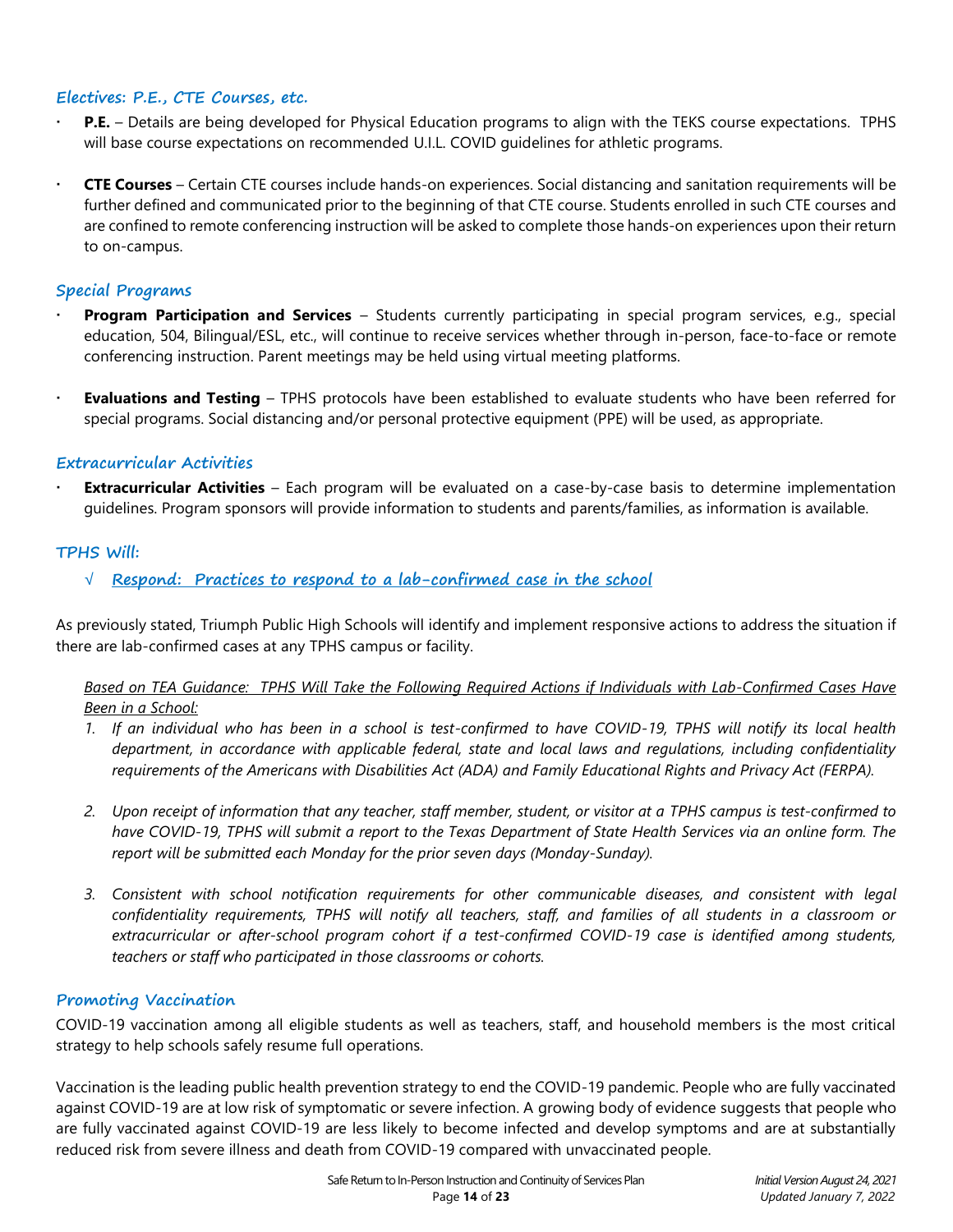Only a small proportion of fully vaccinated people get infected (breakthrough infections), even with the Delta variant. Moreover, when these infections occur among vaccinated people, they tend to be milder than among those who are unvaccinated. However, preliminary evidence suggests that fully vaccinated people who are infected with the Delta variant can be infectious and can spread the virus to others. To reduce the risk of becoming infected with the Delta variant and spreading it to others, students, teachers, and school staff should continue to use layered prevention strategies including universal masking in schools.

People 12 years and older are now eligible for COVID-19 vaccination. TPHS promotes vaccinations among teachers, staff, families, and eligible students by providing information about COVID-19 vaccination, encouraging vaccine trust and confidence, and establishing supportive policies and practices that make getting vaccinated as easy and convenient as possible.

To promote vaccination, TPHS communicates the following:

- Visit [vaccines.gov](http://www.vaccines.gov/) to find out where teachers, staff, students, and their families can get vaccinated against COVID-19 in the community and promote COVID-19 vaccination locations near schools.
- Encourage teachers, staff, and families, including extended family members that have frequent contact with students, to get vaccinated as soon as they can.
- Where feasible, has collaborated with state or local public health authorities to serve as COVID-19 vaccination sites, and work with local healthcare providers and organizations, including school-based health centers. Offering vaccines on-site before, during, and after the school day and during summer months can potentially decrease barriers to getting vaccinated against COVID-19.
- Host information sessions to connect parents and guardians with information about the COVID-19 vaccine. Teachers, staff, and health professionals can be trusted sources to explain the safety, efficacy, and benefits of COVID-19 vaccines and answer frequently asked questions.
- Provide students and families flexible options for excused absence to receive a COVID-19 vaccination and for possible side effects after vaccination.
- Work with local partners to offer COVID-19 vaccination for eligible students and eligible family members during pre-sport/extracurricular activity summer physicals.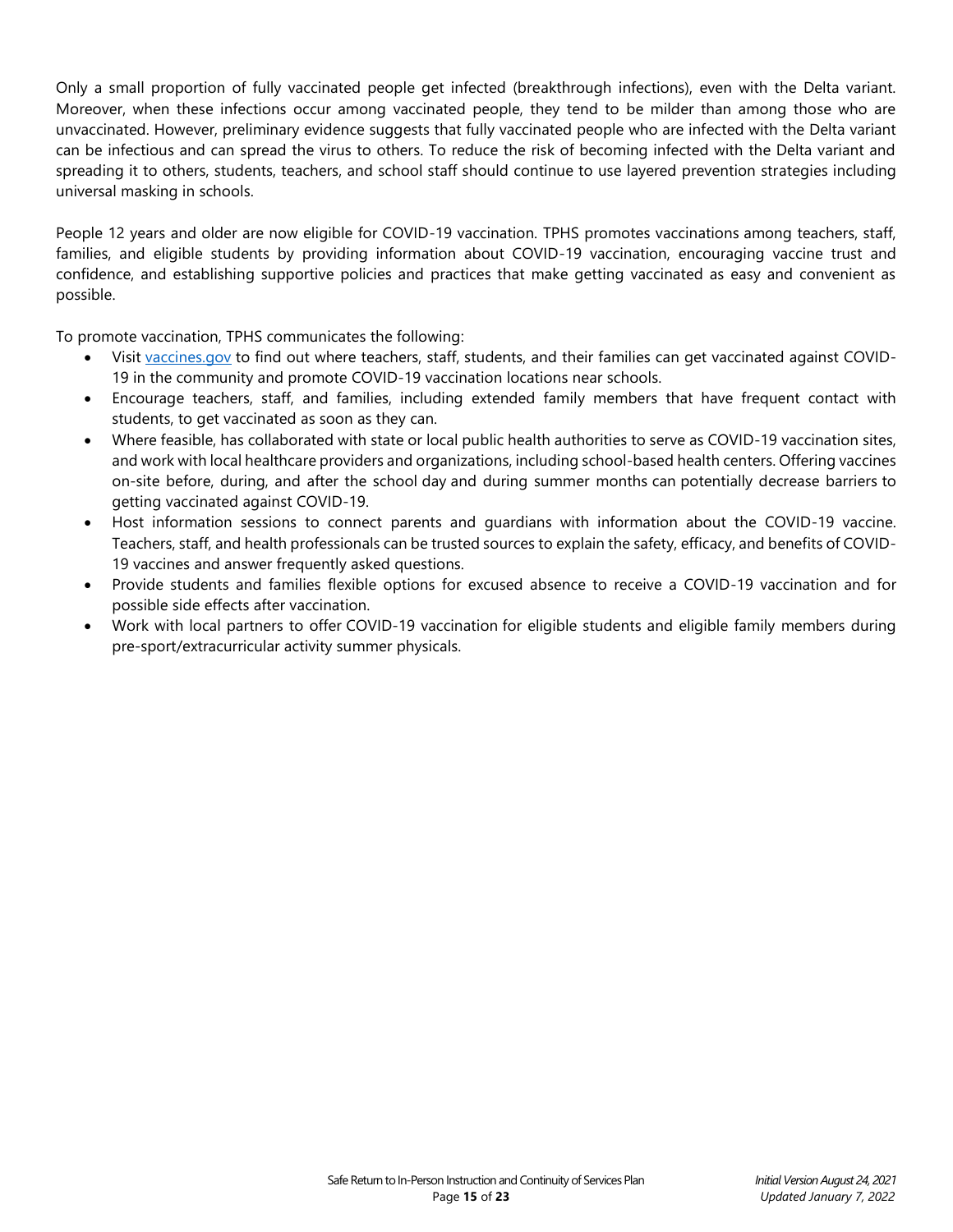# **COVID-19: SYMPTOM SCREENING TOOL**

**FOR VISITORS, STUDENTS AND STAFF**



**COVID-19: HERRAMIENTA DE DETECCIÓN DE SÍNTOMAS PARA VISITANTES, ESTUDIANTES Y PERSONAL**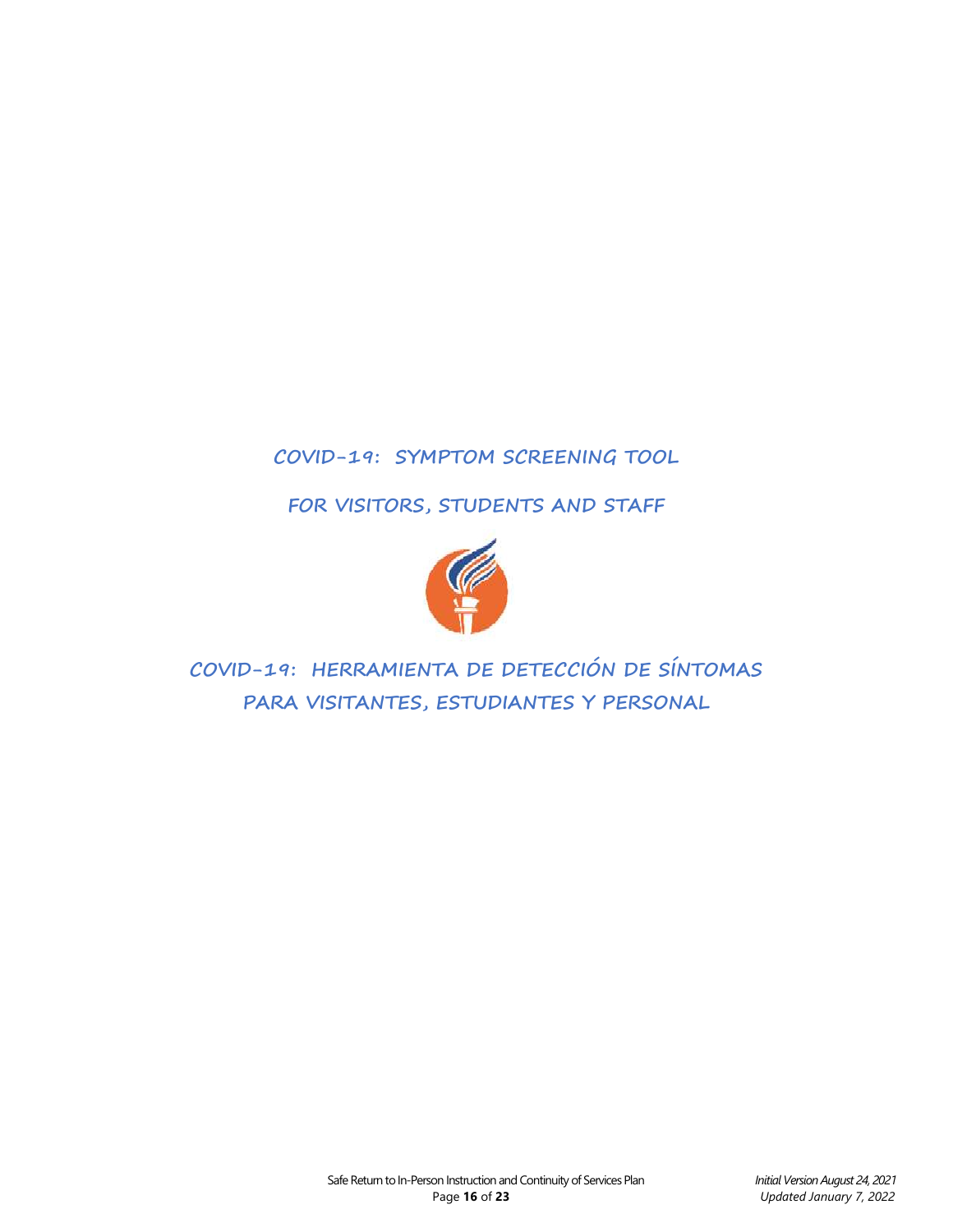## **DATE: \_\_\_\_\_ / \_\_\_\_\_ / 20\_\_\_\_\_**



# **COVID-19: SYMPTOM SCREENING TOOL FOR VISITORS, STUDENTS AND STAFF UPDATED 01/2022**

*Public Health Consideration from the CDC: Globally, K-12 schools and ECE programs used various, layered COVID-19 prevention strategies with in-person, hybrid, and virtual models of instruction and care during the 2020-2021 academic year. Their experiences have contributed to our knowledge of the nature of SARS-CoV-2 transmission in schools, ECE programs, and their surrounding communities.* 

*While it is not possible to eliminate all risk of furthering the spread of COVID-19, the current science suggests there are many steps schools can take to reduce the risks to students, teachers, staff, and their families significantly.*

*To this effect, TRIUMPH PUBLIC HIGH SCHOOLS as one of the layered COVID-19 prevention strategies is requesting that visitors, students, and staff entering a TPHS facility complete the following screening tool:*

| NAME:                                                                      | DATE AND MONTH OF BIRTH (DD/MM): |
|----------------------------------------------------------------------------|----------------------------------|
| Have you washed your hands or used alcohol-based hand rub (ABHR) on entry? |                                  |

| $\Box$ <b>YES:</b> Proceed to question #2. | $\Box$ NO: Please wash your hands or use ABHR before going |
|--------------------------------------------|------------------------------------------------------------|
|                                            | further.                                                   |

2. Have you recently begun experiencing any of the following symptoms in a way that is not normal for you?

#### **SYMPTOMS OF COVID-19**

| Shortness of breath<br>Fatigue<br>Headache<br>Chills<br>$\blacksquare$<br>Sore throat<br>Congestion or runny nose<br>Significant muscle pain or ache<br>Shaking or exaggerated shivering<br>$\blacksquare$ |
|------------------------------------------------------------------------------------------------------------------------------------------------------------------------------------------------------------|
| Nausea or vomiting<br>Diarrhea                                                                                                                                                                             |

| $\square$ YES: DO NOT PROCEED FURTHER. PLEASE RETURN HOME. | $\Box$ NO: Proceed to question #3. |  |
|------------------------------------------------------------|------------------------------------|--|
|                                                            |                                    |  |

3. Have you been in close contact with a person who is lab confirmed to have COVID-19 and is still within the required 10-day quarantine timeframe? https://www.cdc.gov/coronavirus/2019-ncov/php/contact-tracing/contact-tracing-plan/appendix.html#contact

#### **WHO IS A CLOSE CONTACT:**

- Someone who was within 6 feet of an infected person (laboratory-confirmed or a clinically compatible illness) for a cumulative total of 15 minutes or more over a 24-hour period (for example, three individual 5-minute exposures for a total of 15 minutes).
- **UNLESS**, both the infected individual and the exposed individual(s) correctly and consistently wore well-fitting masks the entire time, then the exposed individual(s) ARE NOT A CLOSE CONTACT.
- People who have been fully vaccinated ARE NOT A CLOSE CONTACT. People who were previously diagnosed with COVID-19 within the last three months ARE NOT A CLOSE CONTACT.

#### □ **YES**: **DO NOT PROCEED FURTHER**. **PLEASE RETURN HOME**. □ **NO**: Proceed to question #4.

**4.** If you completed this screening tool without a warning to **PLEASE RETURN HOME**, visitors will be permitted to remain in the facility AND ARE HIGHLY ENCOURAGED to wear a facemask while in the building and must remain in the designated location. Staff and students are HIGHLY ENCOURAGED to wear a facemask/covering while in the building and may report to their designated room. **THANK YOU.**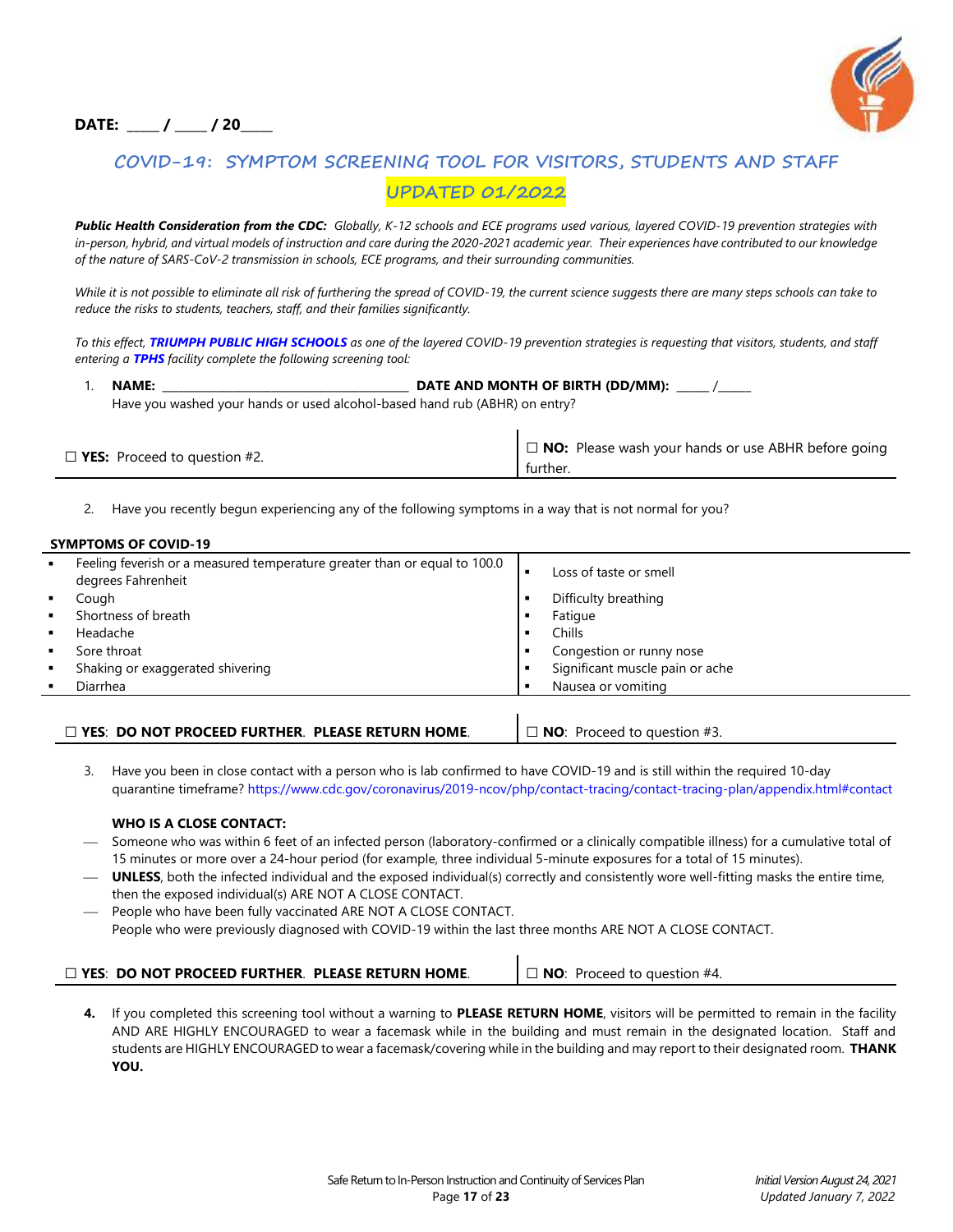## **FECHA:** / / / 20



# **COVID-19: HERRAMIENTA DE DETECCIÓN DE SÍNTOMAS PARA VISITANTES, ESTUDIANTES Y PERSONAL**

**ACTUALIZADO 01/2022**

*Consideración de la salud pública del CDC: A nivel mundial, las escuelas K-12 y los programas de ECE utilizaron varias estrategias de prevención de COVID-19 en capas con modelos de instrucción y atención en persona, híbridos y virtuales durante el año académico 2020-2021. Sus experiencias han contribuido a nuestro conocimiento de la naturaleza de la transmisión del SARS-CoV-2 en las escuelas, los programas de ECE y las comunidades circundantes.*

*Si bien no es posible eliminar todo el riesgo de promover la propagación de COVID-19, la ciencia actual sugiere que hay muchos pasos que las escuelas pueden tomar para reducir significativamente los riesgos para los estudiantes, maestros, personal y sus familias.*

*A este efecto, TRIUMPH PUBLIC HIGH SCHOOLS, como una de las estrategias de prevención de COVID-19 en capas, solicita que los visitantes, estudiantes y personal que ingresan a una instalación de TPHS completen la siguiente herramienta de detección:*

| <b>NOMBRE:</b>                                                            | DIA Y MES DE NACIMIENTO (DD/MM): |
|---------------------------------------------------------------------------|----------------------------------|
| ¿Te has lavado las manos o usado alcohol en gel para las manos al entrar? |                                  |

| $\Box$ SI: Continúe con la pregunta #2. | $\Box$ <b>NO:</b> Favor de lavarse la manos o usar alcohol en |
|-----------------------------------------|---------------------------------------------------------------|
|                                         | qel antes de sequir adelante.                                 |

2. ¿Has empezado a experimentar alguno de los siguientes síntomas de una manera que no es normal para ti?

#### **SÍNTOMAS DE COVID-19**

| $\blacksquare$ | Sensación de fiebre o una temperatura medida mayor o igual a 100.0<br>grados Fahrenheit | Pérdida del sentido del gusto u olor |
|----------------|-----------------------------------------------------------------------------------------|--------------------------------------|
| $\blacksquare$ | Tos                                                                                     | Dificultad para respirar             |
| $\blacksquare$ | Corta respiración                                                                       | Cansancio                            |
| $\blacksquare$ | Dolor de cabeza                                                                         | Escalofríos                          |
| $\blacksquare$ | Dolor de garganta                                                                       | Congestión o escurrimiento nasal     |
| $\blacksquare$ | Temblores repetidos con escalofríos                                                     | Dolor muscular significativo o dolor |
| ٠              | Diarrea                                                                                 | Nausea o vómito                      |
|                |                                                                                         |                                      |

## □ **SI**: **NO PROCEDA. POR FAVOR, REGRESE A CASA.** □ **NO**: Continúe con la pregunta #3.

3. ¿Ha estado usted en contacto con una persona que está confirmada por un laboratorio que tiene COVID-19 y que todavía está dentro del plazo de cuarentena requerido de 10 días? https://www.cdc.gov/coronavirus/2019-ncov/php/contact-tracing/contact-tracingplan/appendix.html#contact

#### **QUIÉN ES UN CONTACTO CERCANO:**

- Alguien que estuvo a 6 pies de una persona infectada (confirmada por laboratorio o una enfermedad clínicamente compatible) por un total acumulativo de 15 minutos o más durante un período de 24 horas (por ejemplo, tres exposiciones individuales de 5 minutos para un total de 15 minutos).
- A MENOS QUE, tanto la persona infectada como la (s) expuesta (s) correcta y consistentemente usaron mascarillas bien ajustadas todo el tiempo, entonces la (s) persona (s) expuesta (s) NO ES UN CONTACTO CERCANO.
- Las personas que han sido completamente vacunadas NO SON UN CONTACTO CERCANO. Las personas a las que se les diagnosticó previamente COVID-19 en los últimos tres meses NO SON UN CONTACTO CERCANO.

| $\Box$ SI: NO PROCEDA. POR FAVOR, REGRESE A CASA. | $\Box$ <b>NO</b> : Continúe con la pregunta #4. |
|---------------------------------------------------|-------------------------------------------------|
|---------------------------------------------------|-------------------------------------------------|

**4.** Si completó esta herramienta de selección sin una advertencia de **POR FAVOR, REGRESE A CASA**, se les permitirá a los visitantes permanecer en las instalaciones Y ES SUMAMENTE SUGERIDO que usen una máscara facial mientras está en el edificio y debe permanecer en el lugar designado. Para el personal y los estudiantes de la escuela, ES SUMAMENTE SUGERIDO que usen una máscara facial mientras están en el edificio y pueden presentarse en su salón designado. **GRACIAS.**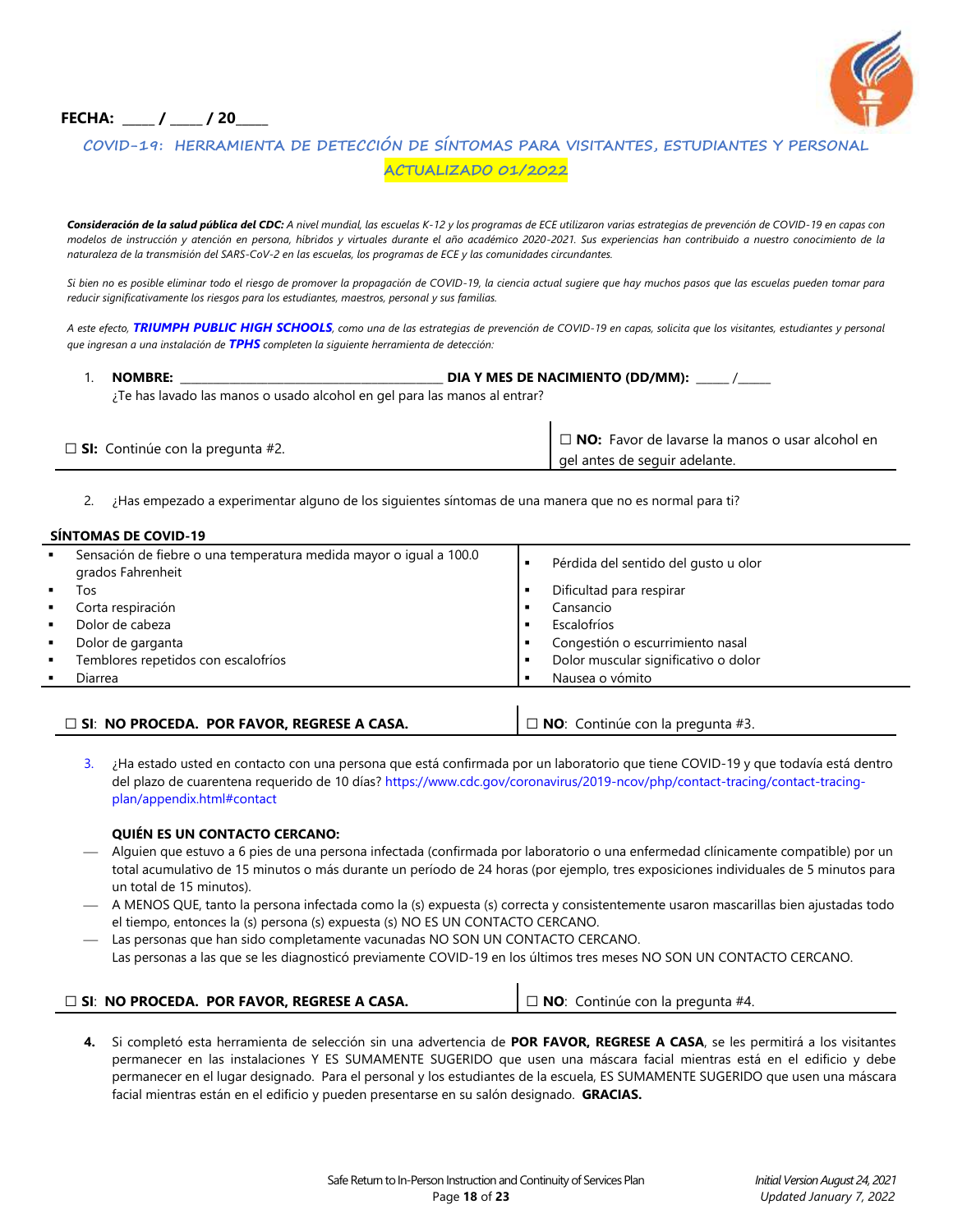# **COVID-19 MEDICAL/SAFETY INFORMATION SHEET CAMPUS RE-ENTRY CRITERIA FOR PARENTS, STUDENTS, AND STAFF**



# **COVID-19 HOJA DE INFORMACION MEDICA/ DE SEGURIDAD CRITERIOS DE REINGRESO AL CAMPUS PARA PADRES, ESTUDIANTES Y PERSONAL**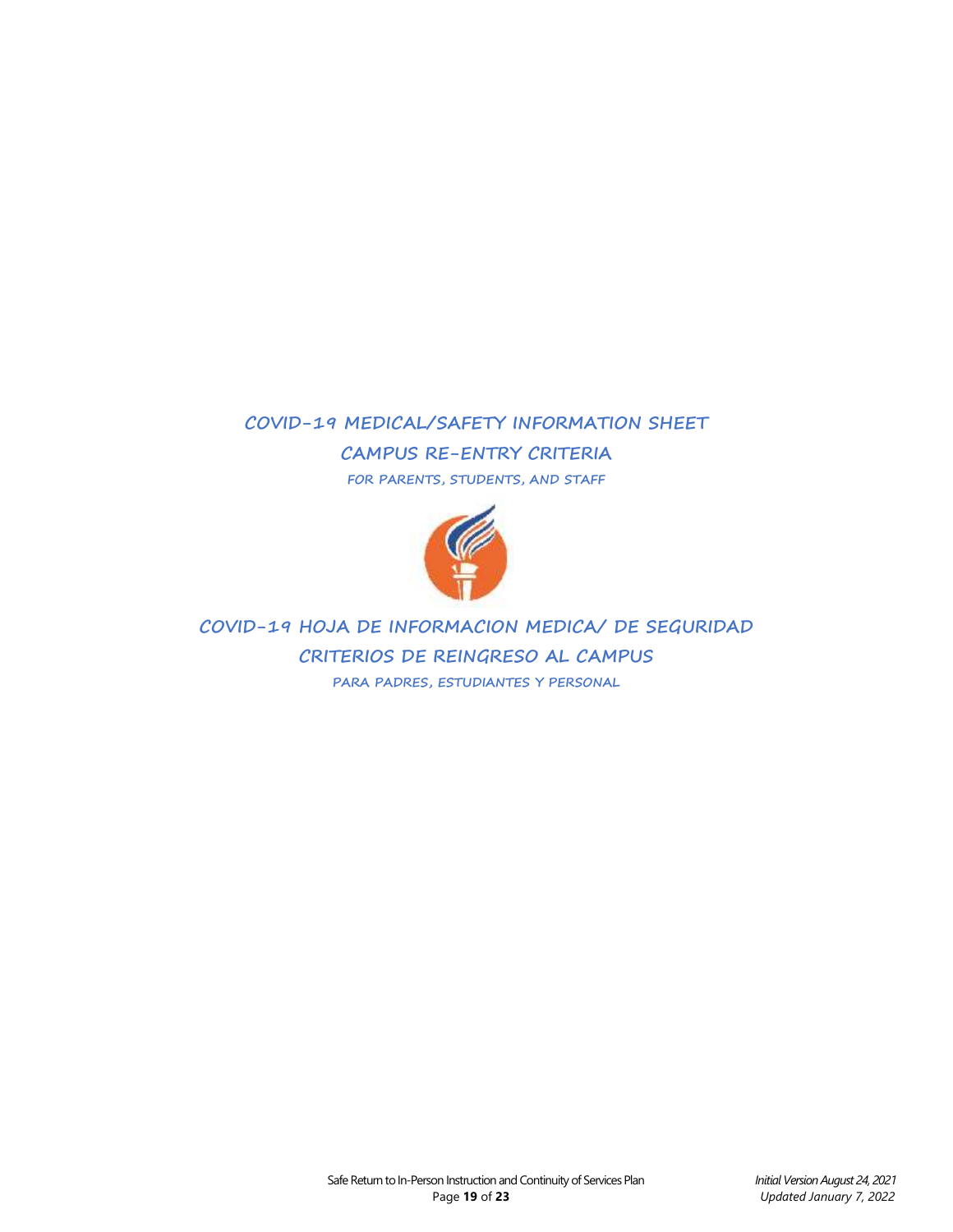

**COVID-19 MEDICAL/SAFETY INFORMATION SHEET**

## **CAMPUS RE-ENTRY CRITERIA**

**FOR PARENTS, STUDENTS, AND STAFF**

#### Based on Texas Education Agency (TEA) Guidance

*FOR PARENTS & STUDENTS:*

*As provided in this Department of State Health Services (DSHS) Rule, TPHS will exclude students from attending school in person who are actively sick with COVID-19 or who have received a positive test result for COVID-19, and will immediately notify parents if this is determined while on campus. Parents must ensure they do not send a child to school on campus if the child has COVID-19 symptoms or is test-confirmed*  with COVID-19, until the conditions for re-entry are met. Moreover, TPHS students will be screened for COVID-19. Screening will be *accomplished by asking questions by phone or other electronic methods and/or in person.*

#### *FOR STAFF:*

*Similar to students, TPHS will exclude staff from attending school in person who are actively sick with COVID-19, who are suspected of being actively sick with COVID-19, or who have received a positive test result for COVID-19. Staff may return when the re-entry conditions have been met, as described in the DSHS rule used for students. Moreover, TPHS staff will self-screen for COVID-19. Screening will be accomplished by asking questions by phone or other electronic methods and/or in person.*

#### SYMPTOMS OF COVID-19 FOR SCREENING

*People with COVID-19 have had a wide range of symptoms reported – ranging from mild symptoms to severe illness. This list does not include all possible symptoms. CDC will continue to update this list as it learns more about COVID-19*  <https://www.cdc.gov/coronavirus/2019-ncov/symptoms-testing/symptoms.html>

| Feeling feverish or a measured temperature greater than or<br>equal to 100.0 degrees Fahrenheit | Difficulty breathing     |
|-------------------------------------------------------------------------------------------------|--------------------------|
| Cough                                                                                           | Fatigue                  |
| Shortness of breath                                                                             | Chills                   |
| Headache                                                                                        | Congestion or runny nose |
| Sore throat                                                                                     | Muscle or body aches     |
| Diarrhea                                                                                        | Nausea or vomiting       |
| New loss of taste or smell                                                                      |                          |

If upon screening, a TPHS student's or staff's temperature is at or above 100° and they are exhibiting other COVID-19 symptoms [see chart above], they will not be allowed on a school vehicle, will not be allowed to come into the campus, and will not be allowed to stay in school. Instead, they will be given this medical/safety information sheet, which includes guidelines that they must follow before they are allowed to return to school. In some instances, a release from a medical professional may be required for campus re-entry.

#### PLEASE SEEK EMERGENCY MEDICAL ATTENTION WHEN

You are presenting emergency warning signs for COVID-19. This list is not all possible symptoms.

**Call 911 or call ahead to your local emergency facility**: Notify the operator that you are seeking care for someone who has or may have COVID-19.

| If someone is showing any of these signs, seek emergency medical care immediately: |  |                                                                                 |
|------------------------------------------------------------------------------------|--|---------------------------------------------------------------------------------|
| Trouble breathing                                                                  |  | Inability to wake or stay awake                                                 |
| Persistent pain or pressure in the chest                                           |  | Pale, gray, or blue-colored skin, lips, or nail beds,<br>depending on skin tone |
| New confusion                                                                      |  |                                                                                 |

Please be aware that if you have certain conditions and other risk factors for severe illness from COVID-19, you are at a higher risk of becoming infected.

| CONDITIONS AND OTHER RISK FACTORS FOR SEVERE ILLNESS FROM COVID-19                              |  |                                                      |
|-------------------------------------------------------------------------------------------------|--|------------------------------------------------------|
| https://www.cdc.gov/coronavirus/2019-ncov/need-extra-precautions/people-at-higher-risk-old.html |  |                                                      |
| Asthma                                                                                          |  | Liver disease                                        |
| Chronic kidney disease being treated with dialysis                                              |  | People in nursing homes or long-term care facilities |
| Chronic lung disease                                                                            |  | People aged 65 years and older                       |
| <b>Diabetes</b>                                                                                 |  | Serious heart conditions                             |
| Hemoglobin disorders                                                                            |  | Severe obesity                                       |
| Immunocompromised                                                                               |  |                                                      |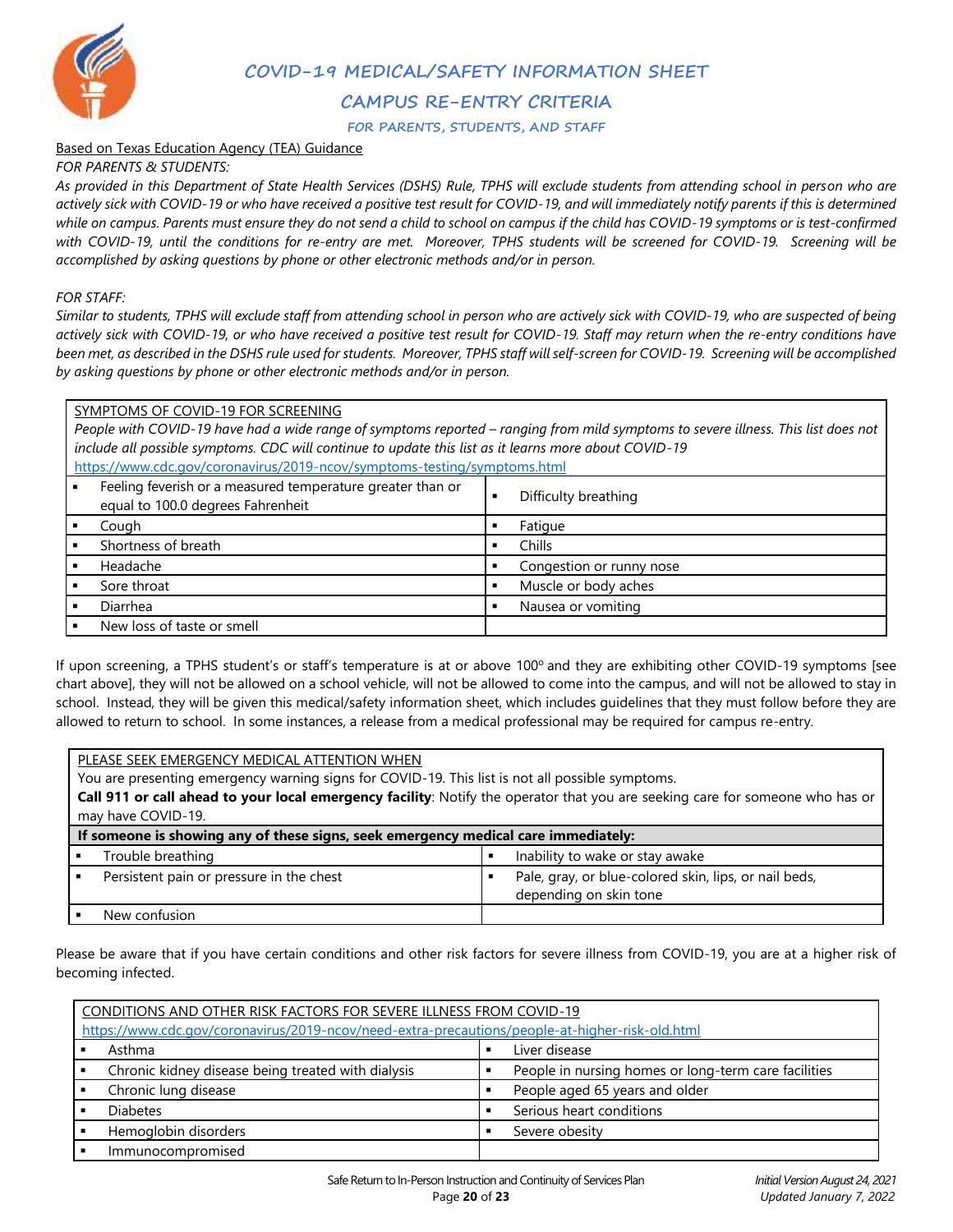| Students, you should stay home (will be excluded from<br>attending school) throughout the 10 day infection period<br>(includes weekends) if you:                                                     | Students, you may return when the following re-entry criteria have been<br>met:                                                                                                                                                                                                                                                                                                                                                                                                                                                                                                                                                                                                                             |
|------------------------------------------------------------------------------------------------------------------------------------------------------------------------------------------------------|-------------------------------------------------------------------------------------------------------------------------------------------------------------------------------------------------------------------------------------------------------------------------------------------------------------------------------------------------------------------------------------------------------------------------------------------------------------------------------------------------------------------------------------------------------------------------------------------------------------------------------------------------------------------------------------------------------------|
|                                                                                                                                                                                                      | If Symptomatic:<br>You may return to school until at least 10 days have passed since symptom<br>onset, and fever free*, and other symptoms have improved.                                                                                                                                                                                                                                                                                                                                                                                                                                                                                                                                                   |
| Are actively sick with COVID-19,<br>OR<br>Have received a positive test result for COVID-19,                                                                                                         | If Tested Positive for COVID-19:<br>If you tested positive for COVID-19; but do not have any symptoms, you may<br>return to school until at least 10 days after the day you were tested.<br>*Fever free for 24 hours without the use of fever suppressing medications. Fever<br>is a temperature of 100° Fahrenheit (37.8° Celsius) or higher.                                                                                                                                                                                                                                                                                                                                                              |
| OR<br>Had close contact with someone who was lab-confirmed with<br>COVID-19 [Quarantine period starts from the last day you had<br>contact with the person who was lab-confirmed with COVID-<br>19.J | <b>WHO IS A CLOSE CONTACT:</b><br>Someone who was within 6 feet of an infected person (laboratory-<br>confirmed or a clinically compatible illness) for a cumulative total of 15<br>minutes or more over a 24-hour period (for example, three individual<br>5-minute exposures for a total of 15 minutes).<br><b>UNLESS</b> , both the infected individual and the exposed individual(s)<br>correctly and consistently wore well-fitting masks the entire time, then<br>the exposed individual(s) ARE NOT A CLOSE CONTACT.<br>People who have been fully vaccinated ARE NOT A CLOSE CONTACT.<br>People who were previously diagnosed with COVID-19 within the last<br>three months ARE NOT A CLOSE CONTACT. |
| Staff, you should stay home (will be excluded from<br>attending school) throughout the 5 day infection period<br>(includes weekends) if you:                                                         | Staff, you may return when the following re-entry criteria have been met:                                                                                                                                                                                                                                                                                                                                                                                                                                                                                                                                                                                                                                   |
|                                                                                                                                                                                                      | <b>If Symptomatic:</b><br>You may return to school until at least 5 days have passed since symptom onset,<br>and fever free*, and other symptoms have improved. You must wear a mask for<br>the next 5 days while on campus and if tests are available on campus, test on<br>day 5 of that timeframe.                                                                                                                                                                                                                                                                                                                                                                                                       |
| Are actively sick with COVID-19,<br>ΟR<br>Have received a positive test result for COVID-19,<br>OR                                                                                                   | If Tested Positive for COVID-19:<br>If you tested positive for COVID-19; but do not have any symptoms, you may<br>return to school until at least 5 days after the day you were tested. You must<br>wear a mask for the next 5 days while on campus and if tests are available on<br>campus, test on day 5 of that timeframe.<br>*Fever free for 24 hours without the use of fever suppressing medications. Fever                                                                                                                                                                                                                                                                                           |
| Had close contact with someone who was lab-confirmed with<br>COVID-19 [Quarantine period starts from the last day you had<br>contact with the person who was lab-confirmed with COVID-               | is a temperature of 100° Fahrenheit (37.8° Celsius) or higher.<br><b>WHO IS A CLOSE CONTACT:</b>                                                                                                                                                                                                                                                                                                                                                                                                                                                                                                                                                                                                            |
| 19.J                                                                                                                                                                                                 | Someone who was within 6 feet of an infected person (laboratory-<br>confirmed or a clinically compatible illness) for a cumulative total of 15<br>minutes or more over a 24-hour period (for example, three individual<br>5-minute exposures for a total of 15 minutes).<br><b>UNLESS</b> , both the infected individual and the exposed individual(s)<br>correctly and consistently wore well-fitting masks the entire time, then<br>the exposed individual(s) ARE NOT A CLOSE CONTACT.<br>People who have been fully vaccinated ARE NOT A CLOSE CONTACT.<br>People who were previously diagnosed with COVID-19 within the last<br>three months ARE NOT A CLOSE CONTACT.                                   |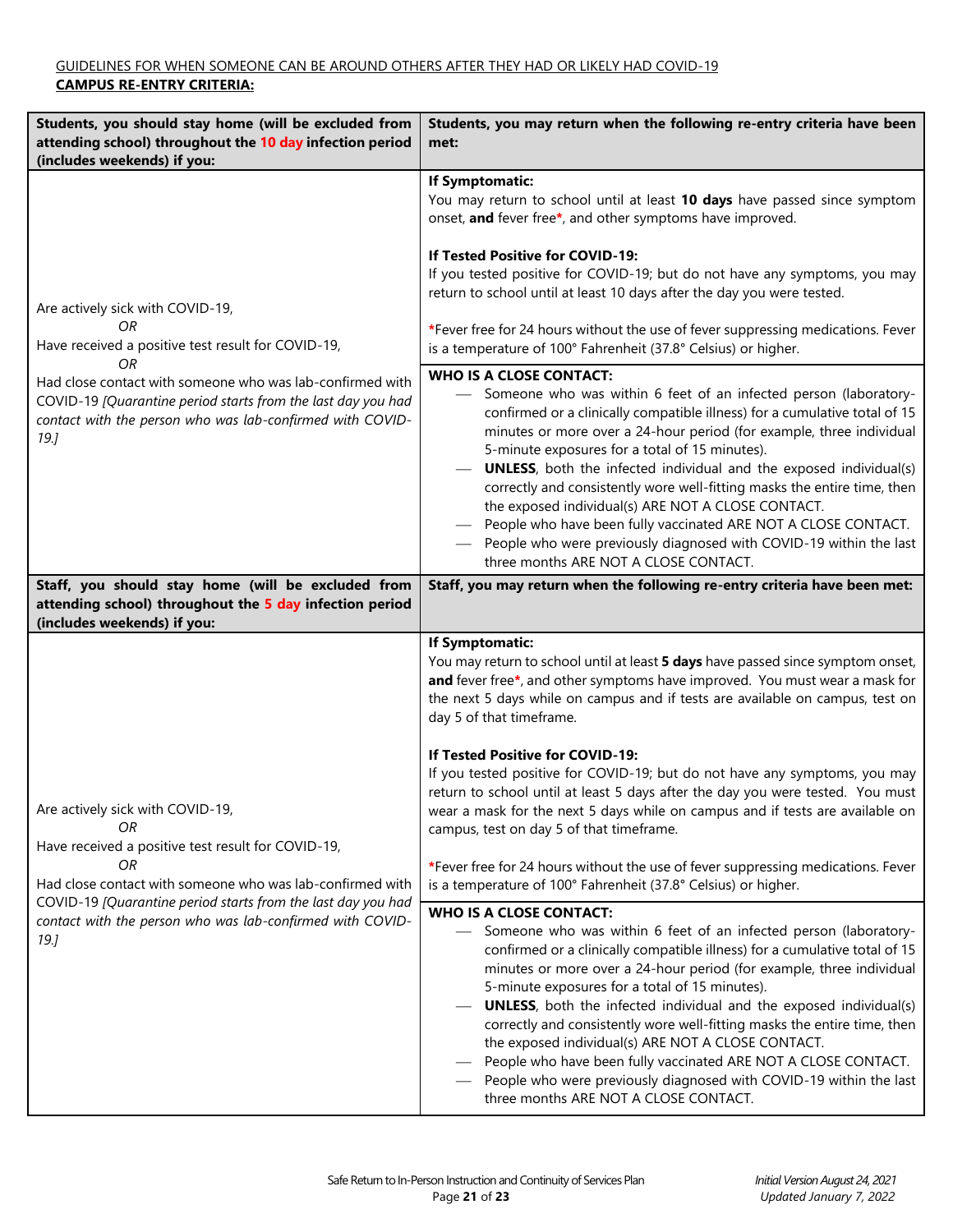

**COVID-19 HOJA DE INFORMACION MEDICA/ DE SEGURIDAD CRITERIOS DE REINGRESO AL CAMPUS**

**PARA PADRES, ESTUDIANTES Y PERSONAL**

#### Basado en la guía de TEA (Agency de Educación de Texas)

#### *PARA PADRES Y ESTUDIANTES:*

*Según lo dispuesto en esta Regla del Departamento de Servicios de Salud del Estado (DSHS), TPHS excluirá de la escuela a los estudiantes que estén activamente enfermos con COVID-19 o que hayan recibido un resultado positivo en la prueba para COVID-19, y notificará inmediatamente a los padres si esto se determina en el campus. Los padres deben asegurarse de no enviar a su estudiante a la escuela en el campus si el estudiante tiene síntomas de COVID-19 o se confirma por prueba con COVID-19, hasta que se cumplan las condiciones para el reingreso. Además, los estudiantes de TPHS serán evaluados para COVID-19. La evaluación se logrará haciendo preguntas por teléfono u otros métodos electrónicos y / o en persona.*

#### *PARA EL PERSONAL:*

*Al igual que los estudiantes, TPHS excluirá al personal de asistir a la escuela en persona que esté activamente enfermo con COVID-19, que se sospeche que esté activamente enfermo con COVID-19 o que haya recibido un resultado positivo en la prueba de COVID-19. El personal puede regresar cuando se hayan cumplido las condiciones de reingreso, como se describe en la regla de DSHS utilizada para los estudiantes. Además, el personal de TPHS se autoevaluará para detectar COVID-19. La evaluación se logrará haciendo preguntas por teléfono u otros métodos electrónicos y / o en persona.* 

#### SINTOMAS DEL COVID-19 PARA REVISION

Las personas con COVID-19 han reportado una amplia gama de síntomas – desde síntomas leves hasta enfermedad grave. Esta lista *no incluye todos los síntomas posibles. La CDC continuará actualizando esta lista a medida que se conozca más sobre el COVID-19*  <https://www.cdc.gov/coronavirus/2019-ncov/symptoms-testing/symptoms.html>

| Sensación de fiebre o una temperatura medida mayor o igual a<br>100.0 grados Fahrenheit | Dificultad para respirar             |
|-----------------------------------------------------------------------------------------|--------------------------------------|
| Tos                                                                                     | Fatiga/ Cansancio                    |
| Corta respiración                                                                       | Escalofríos                          |
| Dolor de cabeza                                                                         | Congestión o escurrimiento nasal     |
| Dolor de garganta                                                                       | Dolor muscular significativo o dolor |
| Diarrea                                                                                 | Nausea o vómito                      |
| Pérdida del sentido del gusto u olor                                                    |                                      |

Si después de la evaluación, la temperatura de un estudiante o personal de TPHS es igual o superior a 100.4 grados F y exhiben otros síntomas de COVID 19 [consulte la tabla anterior], no se les permitirá abordar un vehículo escolar, no se les permitirá ingresar al campus, y no se les permitirá permanecer en la escuela. En cambio, se les dará esta hoja de información médica de seguridad que incluye las pautas que deben seguir antes de que se les permita regresar a la escuela.

POR FAVOR BUSQUE AYUDA MEDICA DE EMERGENCIA CUANDO:

Está presentando señales de advertencia de emergencia para COVID-19. Esta lista no son todos los síntomas posibles.

**Llame al 911 o llame con anticipación a su centro de emergencia local**: Notifique al operador que está buscando atención para alguien que tiene o puede tener COVID-19.

|     | Si alguien muestra alguna de estos signos, busque atención médica de emergencia inmediatamente: |                                                                                    |
|-----|-------------------------------------------------------------------------------------------------|------------------------------------------------------------------------------------|
|     | Problemas para respirar                                                                         | Inhabilidad para despertar o mantenerse despierto                                  |
| . . | Dolor o presión persistente en el pecho                                                         | Piel, labios o lecho unqueal pálidos, grises o azules,<br>según el tono de la piel |
|     | Nueva confusión                                                                                 |                                                                                    |

Tenga en cuenta que, si tiene ciertas afecciones y otros factores de riesgo de enfermedad grave por COVID 19, tiene un mayor riesgo de infectarse.

|                                                                                                 | CONDICIONES Y OTROS FACTORES DE RIESGO DE ENFERMEDAD GRAVE POR COVID 19 |  |                                                                        |
|-------------------------------------------------------------------------------------------------|-------------------------------------------------------------------------|--|------------------------------------------------------------------------|
| https://www.cdc.gov/coronavirus/2019-ncov/need-extra-precautions/people-at-higher-risk-old.html |                                                                         |  |                                                                        |
|                                                                                                 | Asma                                                                    |  | Enfermedad hepática                                                    |
|                                                                                                 | Enfermedad renal crónica en tratamiento con diálisis                    |  | Personas en hogares de ancianos o centros de atención a<br>largo plazo |
|                                                                                                 | Enfermedad pulmonar crónica                                             |  | Personas de 65 años de edad o más                                      |
|                                                                                                 | <b>Diabetes</b>                                                         |  | Enfermedades cardíacas graves                                          |
|                                                                                                 | Trastornos de la hemoglobina                                            |  | Obesidad severa                                                        |
|                                                                                                 | Sistema Inmune comprometido                                             |  |                                                                        |